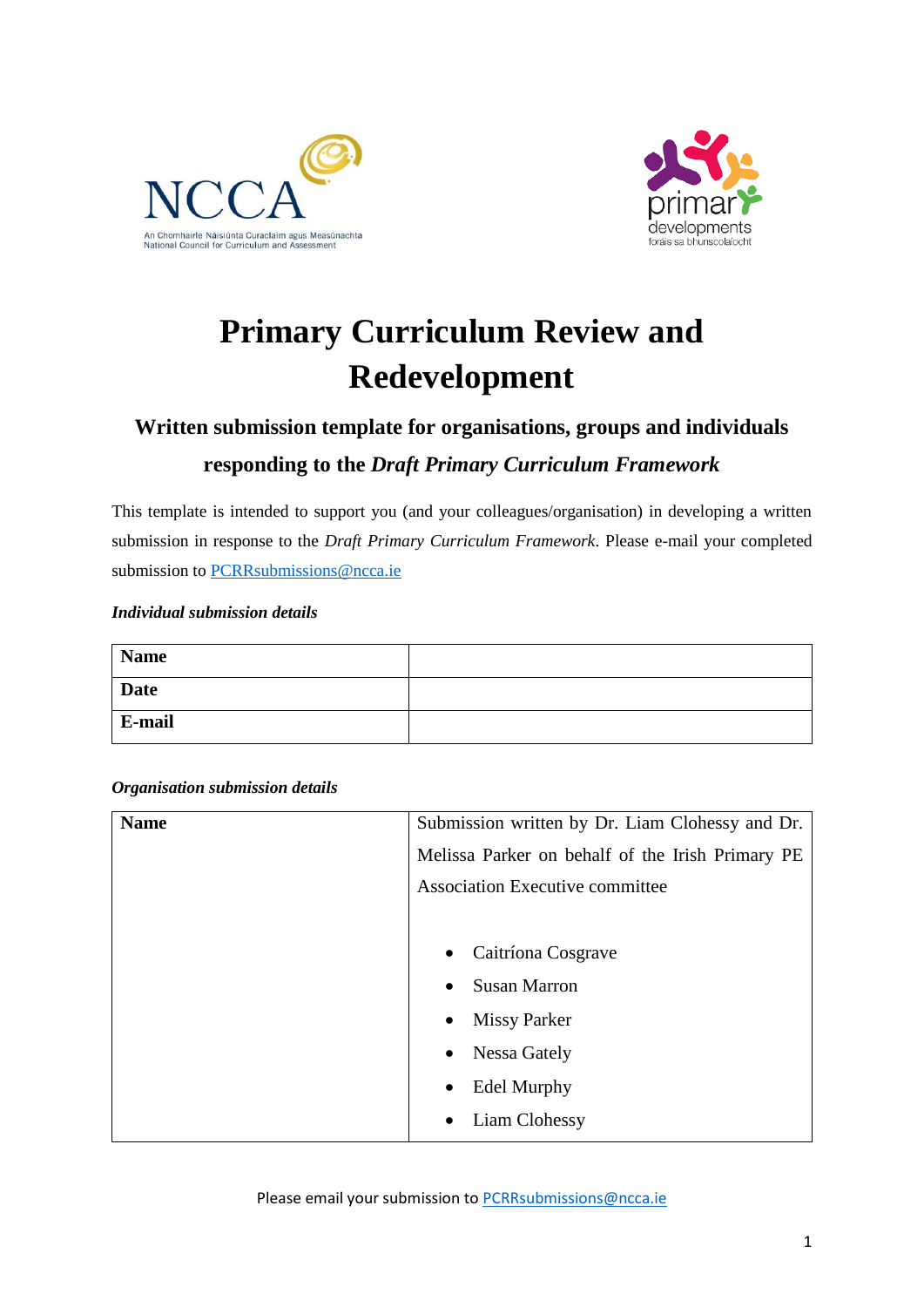|                 | Donncha Ó Corcoráin<br>$\bullet$                    |
|-----------------|-----------------------------------------------------|
|                 | <b>Jason Byrne</b>                                  |
|                 | Peter Lavin                                         |
|                 | Ciara Delaney                                       |
|                 | Kate Martin                                         |
|                 | Claire Heffernan                                    |
|                 | Shane O'Neill                                       |
|                 | Tony Sweeney                                        |
|                 | Niamh Dunney                                        |
|                 |                                                     |
| <b>Position</b> | Members, Executive Committee                        |
| Organisation    | <b>Irish Primary Physical Education Association</b> |
| <b>Date</b>     | 08/10/2020                                          |
| E-mail          | clohessyliam@gmail.com; missy.parker@ul.ie          |

The NCCA will publish written submissions received during the consultation. The submissions will include the author's/contributor's name/organisation. Do you consent to this submission being posted online?

 $Yes \mid y \mid$  No X

**Please provide some brief background information on your organisation (if applicable).** 

The Irish Primary PE Association is a voluntary organisation that was founded in 2002 by and for primary teachers who were particularly interested in the subject of Physical Education. We are part funded by the teacher professional community fund administered by Dublin West Education Centre and annual membership subscriptions. The mission of the Irish Primary Physical Education Association is to:

- support the position of the class teacher in Ireland as the person best placed to provide quality Physical Education within an integrated primary school curriculum.
- **represent the needs of teachers of Physical Education in primary schools, those learning** to teach primary Physical Education and personnel engaged in working with and supporting teachers and pupils of primary Physical Education.
- act as a lead body and national consultee for quality Physical Education in primary schools and by implication, quality professional development and support of teachers of Physical Education.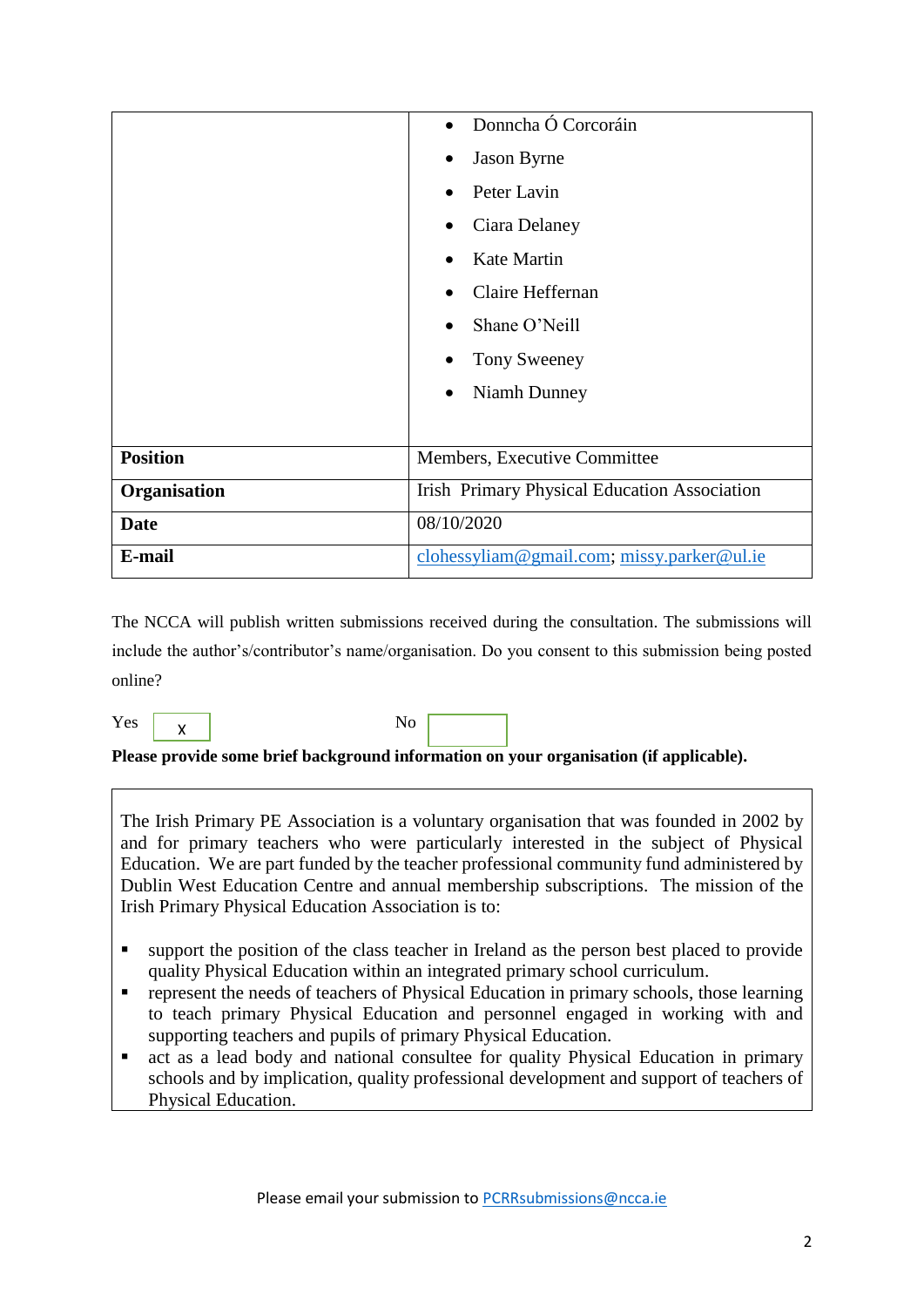- promote and develop high standards by improving knowledge and understanding of Physical Education in primary schools and in the wider society.
- keep members up to date with latest issues, trends, technologies and legislative developments in Physical Education and related areas.
- increase public awareness and understanding of the contribution that the primary teacher makes to Physical Education, physical activity and sport.
- encourage equality of opportunity in the area of Physical Education, physical activity and sport.
- liaise with the Department of Education and other relevant bodies.
- hold, organise and participate in conferences, seminars and workshops for the purpose of promoting its objectives.
- encourage and support research in primary Physical Education, physical activity and sport, and assist in the publication and dissemination of this research.
- recruit the maximum members to the Association.

As such we are composed of teachers and teacher educators concerned with the design and delivery of Physical Education in the primary school to best meet the Physical Education needs of children in helping them acquire the skills, knowledge, and dispositions to be physically active for a lifetime. For more information about the IPPEA visit [www.irishprimarype.com](http://www.irishprimarype.com/)

The remainder of the template includes two sections. Section 1 invites your overall comments and observations on the *Draft Primary Curriculum Framework*. Section 2 is structured to align with the six key messages related to the framework. Each message is summarised as a support for you in working on the submission.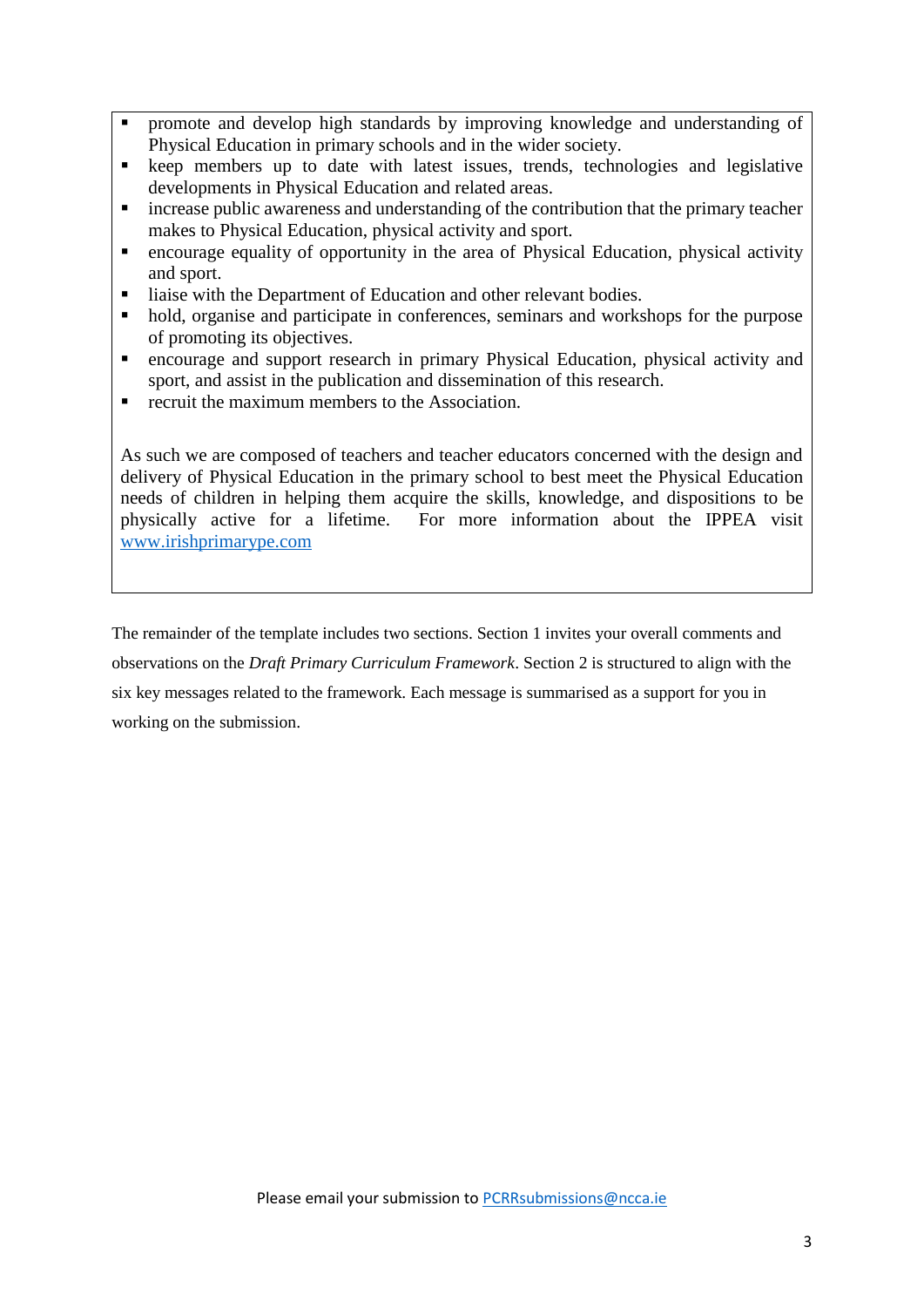# Section 1

# **Please outline your overall response to the** *Draft Primary Curriculum Framework.*

The IPPEA welcomes the opportunity to respond to the draft primary curriculum framework. Our submission was created collaboratively based on the views of our executive committee with their responses and perspectives gathered through various media and refined over a number of meetings. Overall, we feel the proposed framework is progressive, ambitious, and forward thinking. We welcome the continuity across the educational life span from preschool to primary to post-primary. The holistic nature of the framework recognises the child as an integrated person and addresses their learning in a cohesive manner. The central role of the child in assessment places the child at the centre of the pedagogical experience.

There are a number of key points to our response which intentionally reoccur in several sections as they are not only important to us, but reflect the holistic nature and potential of Physical Education within the curricular framework**.** 

- Time. The IPPEA strongly support and commend increased and weekly time allocations for wellbeing areas as well as the identification of wellbeing as a key competency. Consideration should be given to the use of a specific time allocation or recommendation for Physical Education within the wider Wellbeing subject area.
- Significance of naming. Language is important. Caution should be observed in renaming of the subject to avoid a biomedical perspective of health and Physical Education in which physical activity may be prioritised over learning.
- Definitions. There is much new within the framework and concepts that have different meanings to different people. Clear definitions regarding ideology, pedagogy, and associated content of any new terminology must be provided to avoid confusion amongst stakeholders. Likewise, Physical Education should be clearly identifiable as an overt named aspect of Wellbeing at all stages and be reflected in all definitions and attributes related to wellbeing.
- Progression Criteria. To represent the foundational and holistic nature of wellbeing and physical/health education alongside languages, mathematics, and science and technology, consideration should be given to the inclusion of progression criteria for this area.
- Leadership. Physical Education leadership and lead teachers within schools must play an important role within a redeveloped curriculum.
- External Provision. Further explicit guidance in relation to the role of external providers within wellbeing areas is required within the redeveloped curriculum.
- Continuing Professional Development (CPD). If the intent of the new framework is to be realised, CPD in a re-imagined format is essential.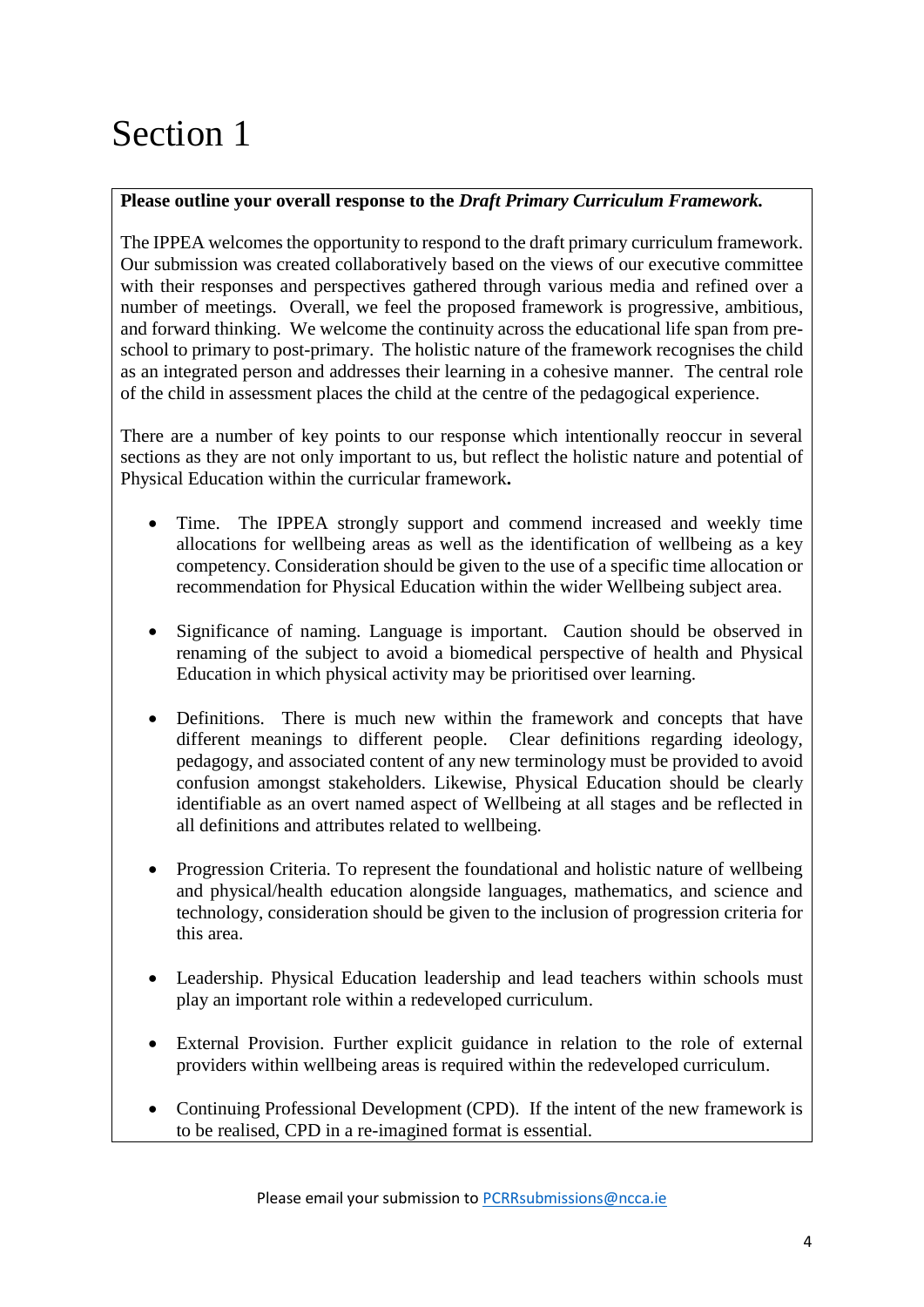# Section 2

### **Agency and flexibility in schools**

*The Draft Primary Curriculum Framework proposes that the redeveloped curriculum will:*

- Be for every child.
- Recognise teachers' and principals' agency and professionalism to enact the curriculum in their individual school context.
- Give more flexibility to schools in terms of planning and timetabling to identify and respond to priorities and opportunities.
- Connect with different school contexts in the education system.
- Give greater opportunities for flexibility and choice for children's learning.

**The** *Draft Primary Curriculum Framework* **outlines important messages in relation to agency and flexibility in schools. Please give your overall feedback in relation to this key message.** 

The IPPEA are in agreement that greater agency apportioned to schools is a goal many have worked toward during the consultation process and it is excellent to see it reflected here, both in Wellbeing and other subject areas. The flexibility allows schools to devise unique, innovative, and less prescriptive programmes to suit their contexts. Schools will be able to design programmes, within the parameters of the curriculum, that meet their particular needs allowing for the use of indoor and outdoor facilities and local parks as venues as well as initiatives that may become available. It also provides for possibilities for integrated learning in and through Physical Education. While each of the time allocation options have their possibilities, a flexibility which we appreciate, the bottom line is that we endorse a weekly time allocation for wellbeing areas alongside language and mathematics. Such a commitment recognises wellbeing as 'core' element of the curriculum. We strongly suggest this is maintained.

While the flexibility and agency of schools is conceptually appreciated it is also recognised as having potential concerns. Some schools and programmes would be limited in their context, the skill set of the teachers, and their own competences thus exercising their flexibility to justify shortfalls, rather than what is beneficial to the children in a broad and balanced programme. This could result in a limited Physical Education programme with a high dependency on Games (Woods et al 2010, 2018) leading to a negative experience for many children (Coulter et al 2020), extreme dependency on external provision (Mangione, Parker, O'Sullivan and Qualye, 2020), physical activity with no meaningful learning or no Physical Education at all.

In short, we support agency and flexibility for schools, but feel structure is needed to guide the agency and flexibility. Fundamentally the greater the amount of agency and flexibility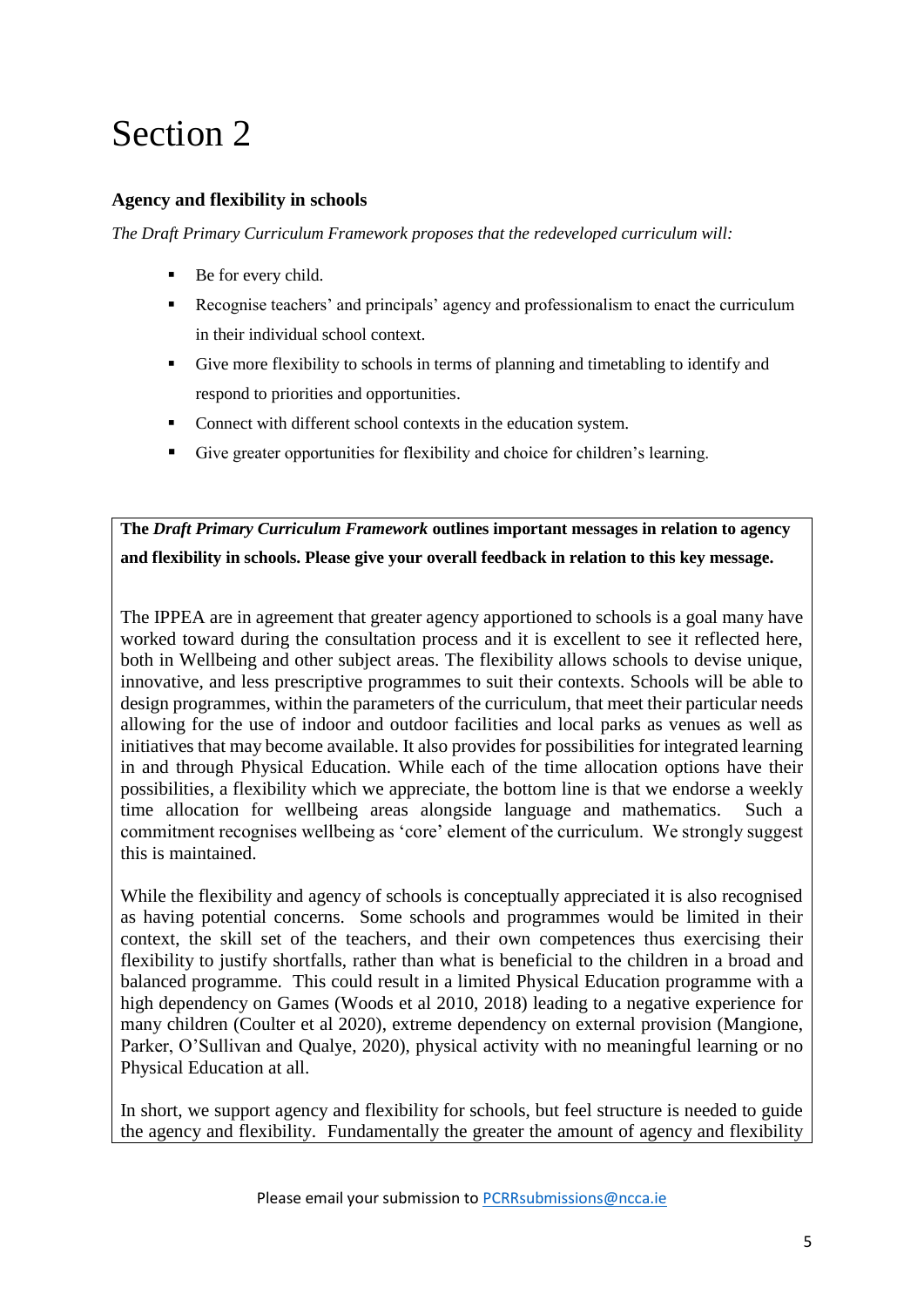in schools, the more organisational pressure it puts on principals and schools to ensure all elements are covered by all teachers. Without guidance this can be an issue. Guidance might include different scenarios that reflect - what to teach, in what order to teach, how to teach, how time might the allocated. From the outset, clear definitions regarding the composition of Wellbeing including both Physical Education, SPHE, health would be necessary to ensure what is taught meets the learning outcomes of the area and that external provision choices complement a learning agenda rather than simply serve as physical activities to engage pupils. Such clear definitions would also eliminate one area dominating the other in terms of content (please see additional comments in the Emerging Priorities section for more detail here). Physical Education should be clearly identified as an aspect of Wellbeing at all stages. Direction could also be given as to how teachers could be used creatively in a school to optimise the Physical Education learning experience (Clohessy et al 2020a). Additionally, consideration may be given to the creation of Physical Education progression criteria that provide direction with flexibility. These progression criteria could meaningfully guide in the achievement of learning outcomes in all three learning domains, cognitive, affective, and psychomotor within Physical Education and wellbeing. Ideally, progression criteria would list benchmarks toward the achievement of designed learning outcomes and would support rather than overwhelm or provide mandates for teachers. Progression criteria relating to the psychomotor domain could align with what currently exists with the PDST's *Move Well, Move Often* programme. Progression levels such as Exploring, Developing, Mastery, as used with the PDST and elsewhere (Graham et al 2020) would help direct teachers toward developmental and expected learning. It should be reiterated that progression criteria within Physical Education should address all aspects of well-being and not simply the physical. SHAPE America Grade Level Learning outcomes (2014) offer a nice model of this and Parker et al (in press) provide detailed examples of how affective goals can be taught through primary Physical Education.)

Definite parameters or recommendations around time allocations within the Wellbeing subject area would guide schools towards a ring-fenced time slot that would ensure the inclusion of Physical Education on a weekly basis. The IPPEA would like to see the SPHE/PE weighting as reflected in the 1999 curriculum maintained. This would equate, for example at Stage 1 a designated time of 1.5 hours PE and 1 hour SPHE per week of integrated learning. Recognizing the integrated nature of the two areas the lines could be blurred, but we would be opposed to "blocking time" so that one week schools would do Physical Education and the next they would do SPHE.

The entire teacher education continuum regarding Physical Education, from initial teacher education to CPD (both PDST and IPPEA) and onwards, need to be working closely in order for the messages around what can be taught and who is teaching PE to be very clear. This could be the time to properly address the 'elephant in the room' (external providers during PE time) and encourage adherence to the DES statement on external provision (DES, 2018) in combination with the IPPEA guidelines for external provision in Physical Education.

#### **Curriculum connections between preschool, primary and post-primary schools**

*The Draft Primary Curriculum Framework proposes that the redeveloped curriculum will:*

Provide a clear vision for children's learning across the eight years of primary school.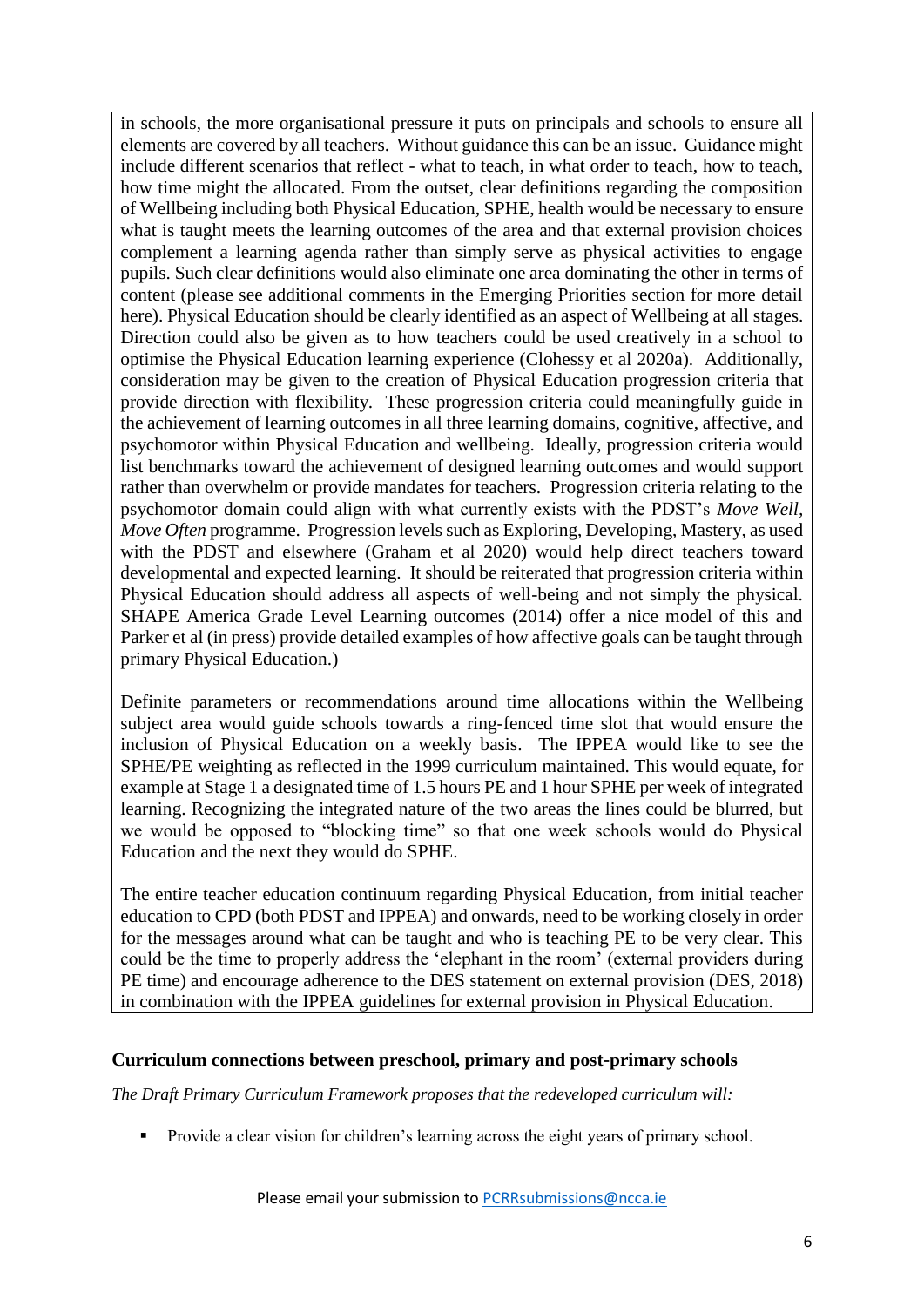- Link with learning experiences provided through the themes of the *Aistear*: *the Early Childhood Curriculum Framework* and connect with the subjects, key skills and statements of learning in the *Framework for Junior Cycle*.
- Support educational transitions by connecting with what and how children learn at home, in preschool and post-primary school.

**The** *Draft Primary Curriculum Framework* **outlines important messages in relation to curriculum connections between preschool, primary and post-primary schools. Please give your overall feedback in relation to this key message.** 

The IPPEA welcome the concept of a continuum from pre-school to post-primary as this has been too separate for many years. It would serve to highlight the integration of subject areas within Aistear, including PE, making the most of Aistear time and then transition to Wellbeing in the Junior Cycle Curriculum. The further emphasis being placed on sharing of information between settings allows for the continuous and seamless development of the whole child. It is also important that year-by-year transitions within primary school are recognised.

To make the linkages work however some attention will need to be given to terminology, definitions, focus, and practice. To enable connections across the entire curriculum, it would be beneficial if terminology were consistent across all levels. We support the notion of interdisciplinary learning, but, as stated earlier, it needs to be clear what interdisciplinary entails. It is important to ensure that what is designed to occur with respect to movement and well-being in Aistear does happen; at present that can be argued as teachers are confused about how and what to teach (Davern, 2019). Teachers appear challenged in teaching wellbeing in general within Aistear and will require support to ensure both psychological and physical wellbeing are addressed. The Junior Cycle Curriculum seems clear; primary may be able to link with their definitions and describe how they link.

If the Health and Physical Education (HPE) model is adopted as proposed, looking at how HPE models elsewhere are conceptualised, e.g., Scotland, Australia, Wales, New Zealand, US, could support the transition from primary to post-primary. This may also further strengthen the role of PE as preparation for healthy and active lives in the Stage 1 and Stage 2 phases where visibility could be enhanced through earlier recognition of the subject (this issue is further developed later in this consultation response). The interdisciplinary approach is positive for the children at the infant level, but perhaps the transition to subjects that is current proposed at Stage 3 could be commenced during Stage 2 in a phased format that does not result in an abrupt shift between Stages 2 and 3. This might be done throughout primary school links through the use of pedagogical approaches and strategies that philosophically support development across the stages. These pedagogical approaches might draw selectively from one or more evidence informed curriculum models and approaches to PE such as skill themes (Graham et al. 2020), meaningful Physical Education (Beni et al 2019), Sport Education (Siedentop et al 2020), Cooperative Learning (Dyson and Casey 2016), and Teaching games for understanding (Mitchell, Griffin and Oslin 2013). To avoid overload teachers would not be expected to engage with all of the models in full, rather the pedagogies within some of the models may inform the approach to teaching PE recommended within a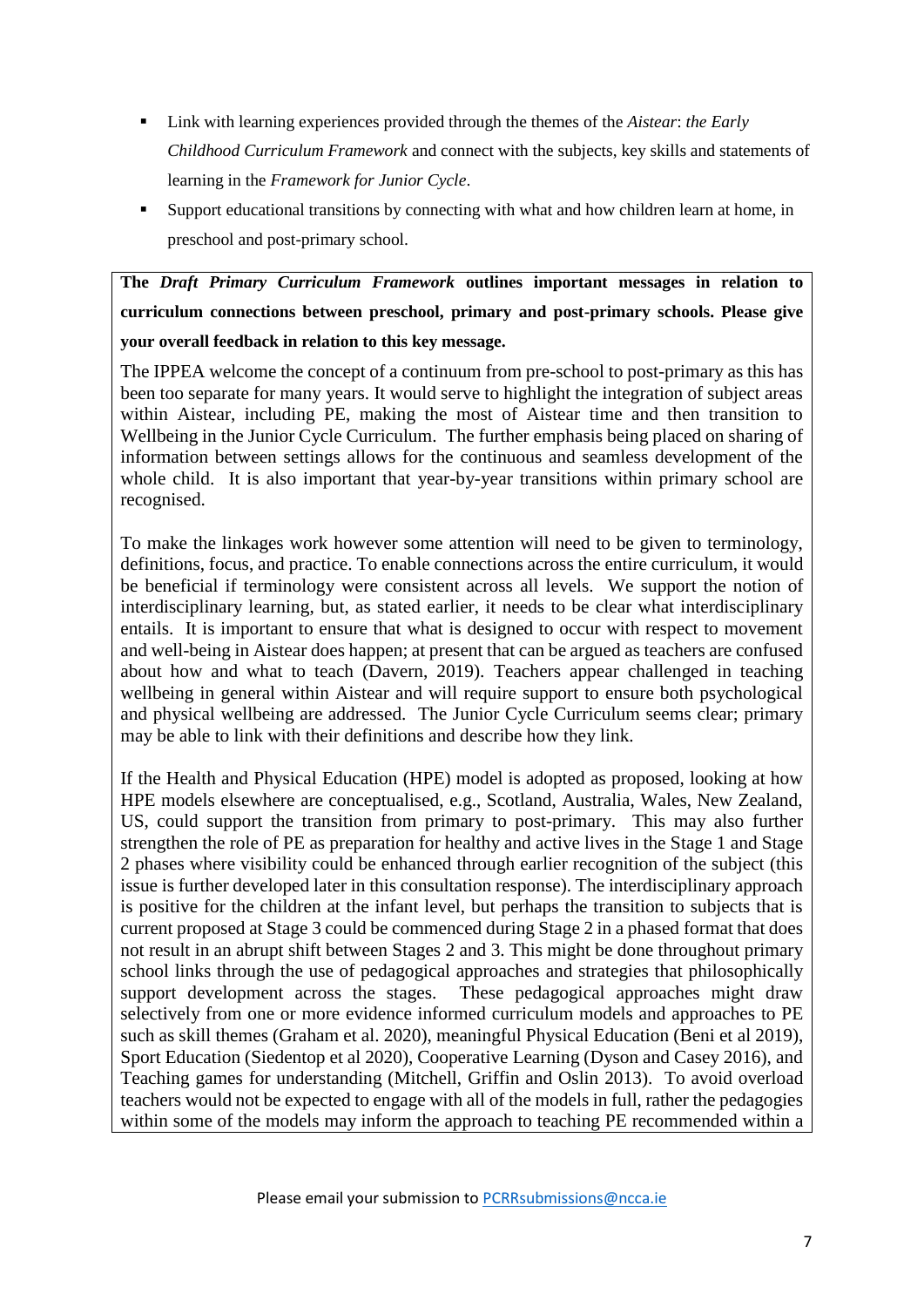redeveloped curriculum. These approaches and strategies may help create meaningful Physical Education learning experiences, linking with a developmental approach and transitioning to Junior Cycle. These pedagogies could be enacted within the context of content such as games, dance, gymnastics, athletics, aquatics and outdoor experiences. Other physical activity interests of pupils may also potentially be explored, along with the knowledge, skills and understandings required to participate in more informal sports and recreation, as result of their increasing position within worldwide physical activity patterns (O'Connor and Penny 2020). A broad range of relevant resources to link the stages must be provided from the outset so one agenda does not take priority.

The spiral nature of 1999 curricula was one of its strengths - building on skills, concepts and knowledge. This should be maintained as child progresses through stages. As discussed later in this document, on the ground further CPD needs to be provided to allow teachers in primary school enrich their teaching in PE by liaising with educational providers in early years and secondary settings.

# **Emerging priorities for children's learning**

*The Draft Primary Curriculum Framework proposes that the redeveloped curriculum will:*

- Embed seven key competencies across children's learning outcomes from junior infants to sixth class.
- Focus on developing children's skills, knowledge, dispositions, values and attitudes. The Learning Outcomes and the Key Competencies are broad in nature to describe this wider understanding of learning.
- Have increased emphasis on some existing areas such as PE and SPHE (Wellbeing) and

digital learning, and have new aspects such as Modern Foreign Languages, Technology,

Education about Religions and Beliefs (ERB) and Ethics, and a broader Arts Education.

**The** *Draft Primary Curriculum Framework* **outlines important messages in relation to emerging priorities for children's learning. Please give your overall feedback in relation to this key message.** 

IPPEA feels it is fantastic to see wellbeing (encompassing PE and SPHE) as a key competency of curriculum as it does reflect 'the extent to which classrooms have changed' (p.1) and tries to make the curriculum relevant to the needs of children within the classroom while reflecting current thinking (MacPhail and Lawson 2020). It is a benefit to teachers, children and parents to have one set of competencies across all areas of curriculum. Across the continuum consistent wording reflecting the vision and principles of the framework is welcomed and wellbeing truly reflects the holistic development of child/person now. It should be noted, however, that the wellbeing key competency definition on page 8 differs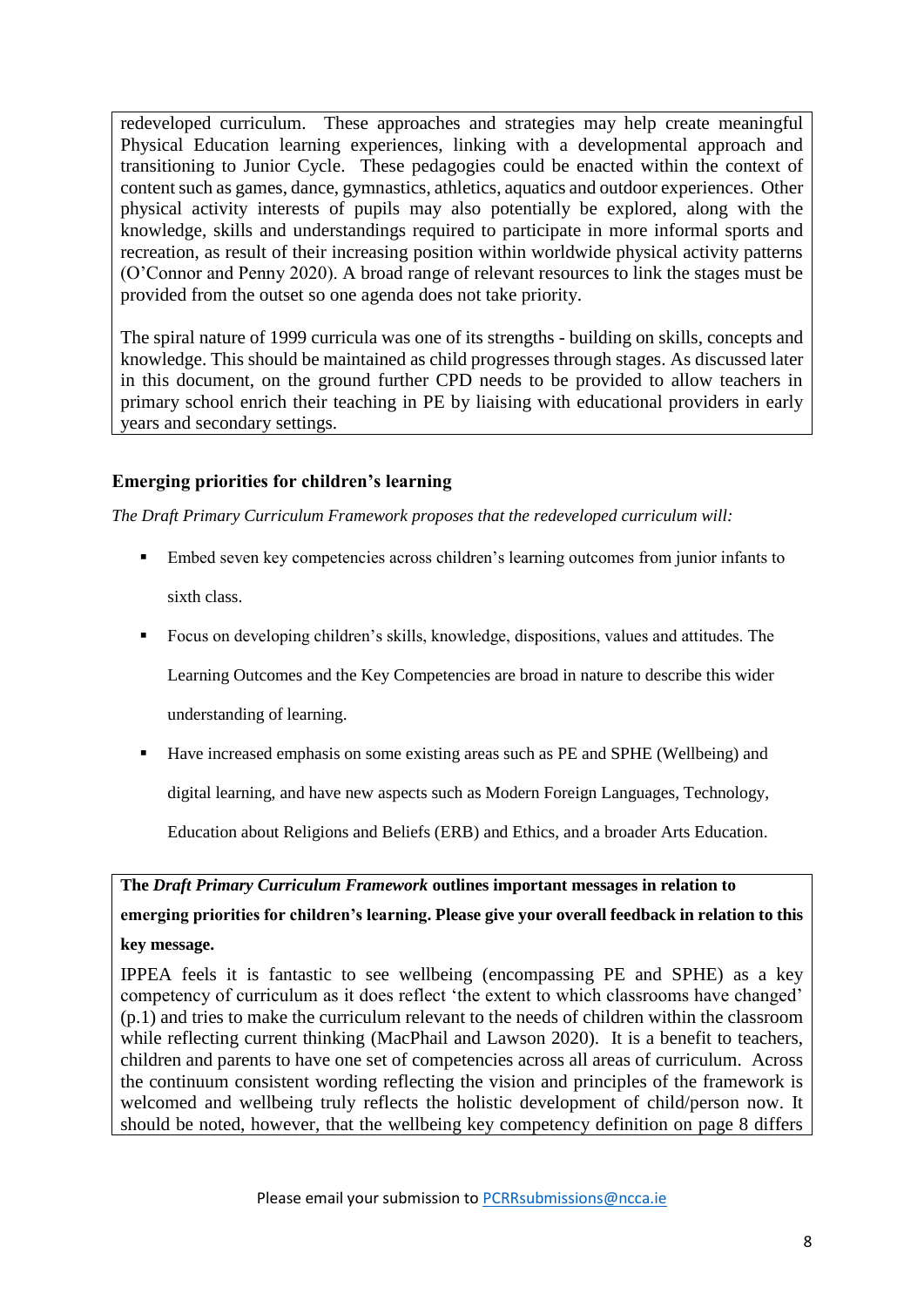slightly to curriculum area explanation on page 13. To avoid confusion consideration could be given to the presentation of a consistent definition of wellbeing.

Physical Education can link with many of the competencies; in many senses it is a useful enabler and is essential to developing cohesion, as competencies do not compartmentalise learning as subjects tend to do (Ward, Parker, and Barnes 2020). Physical Education can, therefore, support the broader focus of the framework and specifically enabling key competencies such as being creative, communicating and using language, and learning to be a learner as well as the fostering wellbeing. Yet, it overtly links to only one, fostering wellbeing. The wellbeing competency encompasses many of areas we seek to address within Physical Education, physical, cognitive, and affective.

Wellbeing could, however, easily be more associated with SPHE than Physical Education. As currently written the curricular area explanations appear weighted in favour of SPHE over Physical Education. While Physical Education has the capability to address many of the competencies delineated within a holistic approach to wellbeing, this may not be overtly obvious. The word 'physical' is referenced once under the wellbeing attributes on page10; 'competence' as well as confidence needs to be stressed here. While we fully acknowledge that Physical Education is more than just the physical, the physical aspect represents the uniqueness of Physical Education; there needs to be a balance. It is vital that Physical Education reflect learning of and through movement; that it simply does not become a means to an end. It is a necessity for skill development, knowledge, dispositions, values and attitudes. It will important that while Physical Education and SPHE are both aspects of wellbeing that as in other countries (Carse, et al., 2018; SHAPE America, 2014) they are separate components receiving individual attention. It will be extremely important to define what quality Physical Education is (and is not) within the competency and its attributes as it could quite easily become physical activity (e.g. PE with Joe Wicks) and not Physical Education or so merged that it losses all identity.

If a shift towards a wellbeing curriculum area (encompassing Physical Education) reflects a move away from a curriculum with a performance pedagogy orientation (Petrie and Atkins 2018) to a more holistic, socio-cultural and socio-critical approach then (Carse, Jess, & Keay, 2018; Petrie & Atkins, 2018), as seen in other countries such as New Zealand and Scotland, the importance of support for teachers as to how to engage with this rounded definition of wellbeing cannot be underestimated.

### **Changing how the curriculum is structured and presented**

*The Draft Primary Curriculum Framework proposes that the redeveloped curriculum will:*

- Be broad and balanced in purpose and content.
- Be structured in five broad curriculum areas;
	- o Language
	- o Mathematics, Science and Technology Education
	- o Wellbeing
	- o Social and Environmental Education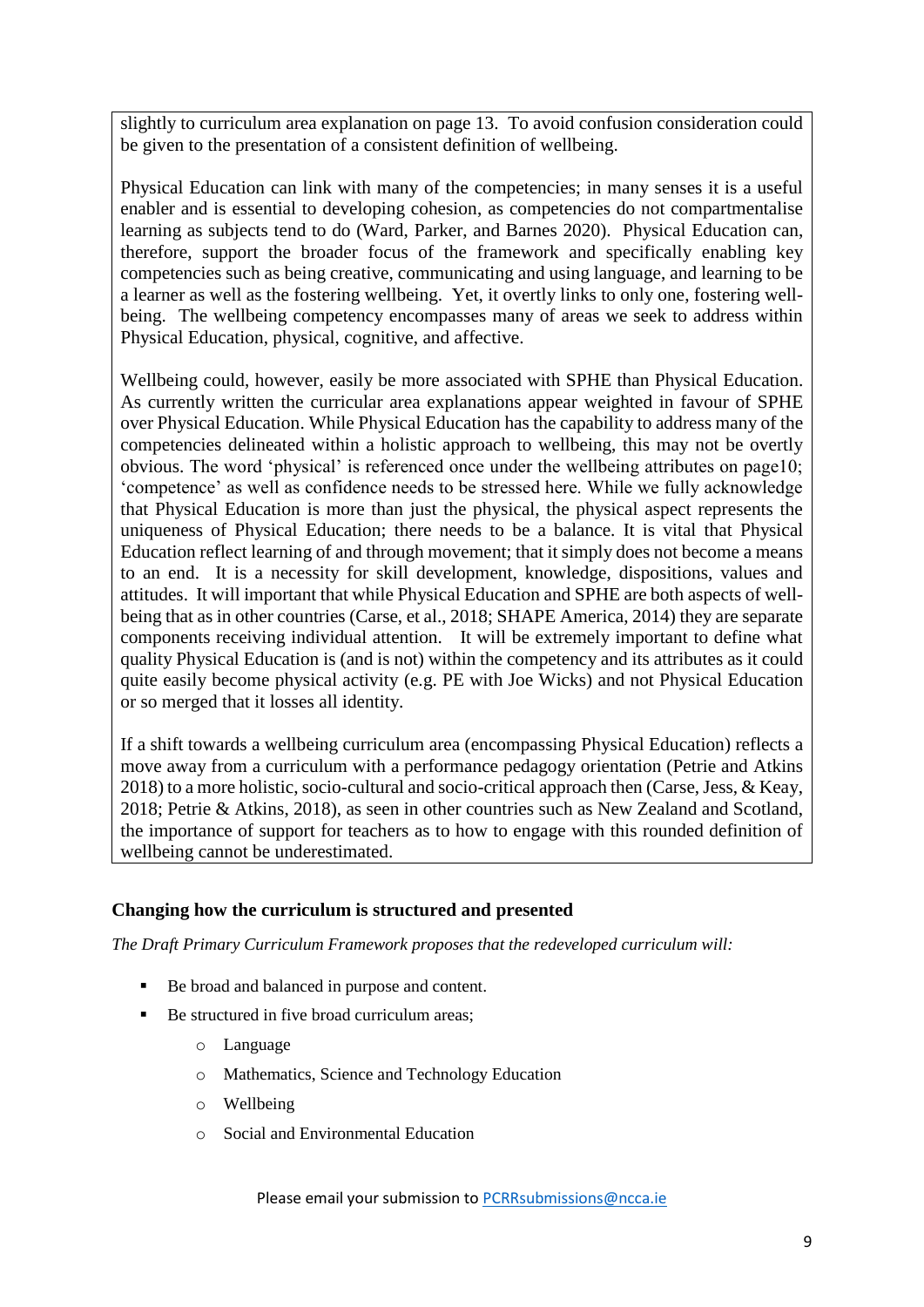#### o Arts Education.

(In addition to the five areas above, the Patron's Programme is developed by a school's patron with the aim of contributing to the child's holistic development particularly from the religious and/or ethical perspective and in the process, underpins and supports the characteristic spirit of the school. These areas connect to the themes of *Aistear* and to the subject-based work in Junior Cycle.)

- **Provide for an integrated learning experience, with curriculum areas in Stages 1 and 2 (junior** Infants – second Class) and more subject-based learning in Stages 3 and 4 (third class – sixth class).
- Use broad learning outcomes to describe the expected learning and development for children.
- Incorporate the new *Primary Language Curriculum* / *Curaclam Teanga na Bunscoile.*

**The** *Draft Primary Curriculum Framework* **outlines important messages in relation to changing how the curriculum is structured and presented. Please give your overall feedback in relation to this key message.**

The introduction of five broad and balanced curriculum areas is welcomed by the IPPEA. As we have stated throughout this response, it is felt these five areas can potentially represent a positive holistic learning experience for the child. It cannot be understated, that these five curriculum areas would represent a new structure with new terminology, particularly with Physical Education now encompassed within wellbeing and physical and health education. As seen in other jurisdictions the renaming of the subject and introduction of a new terms can, however, create confusion amongst teachers and the wider public (Lynch and Soukup 2016) leading stakeholders to take their own interpretations. In an Irish content we have already recently, for example, seen a positive department of education focus on the concept of physical literacy (which in itself can be misrepresented) as a goal or an outcome of high quality PE (PDST 2018), as well as some emphasis on the term wellbeing. As indicated in the Agency and Flexibility section, for further changes in language to be successful any new language or concepts must be clearly defined. Accordingly the IPPEA are interested in the proposed ideologies, pedagogies, and content associated with the wellbeing curriculum areas in both Stage 1/2 and 3/4. Each of these will now be addressed in turn. Following this, the place of dance within the curriculum will be addressed.

### Stage 1/2 Wellbeing

In relation to Stage 1/2 we believe an integrated approach to the development of wellbeing has the potential to be beneficial for pupils. A play-based integrated approach can undoubtedly support deep learning which can transcend traditional subject barriers. Thorburn et al (2011) and Lynch and Soukup (2016) have highlighted the significant challenge of meaningfully integrating health and Physical Education as part of a wellbeing subject areas. The IPPEA will welcome a comprehensive toolkit informed by the experiences of other countries who have recently adopted an integrated approach (e.g., Scotland, Australia, Wales, and New Zealand) to support Irish teachers in this area.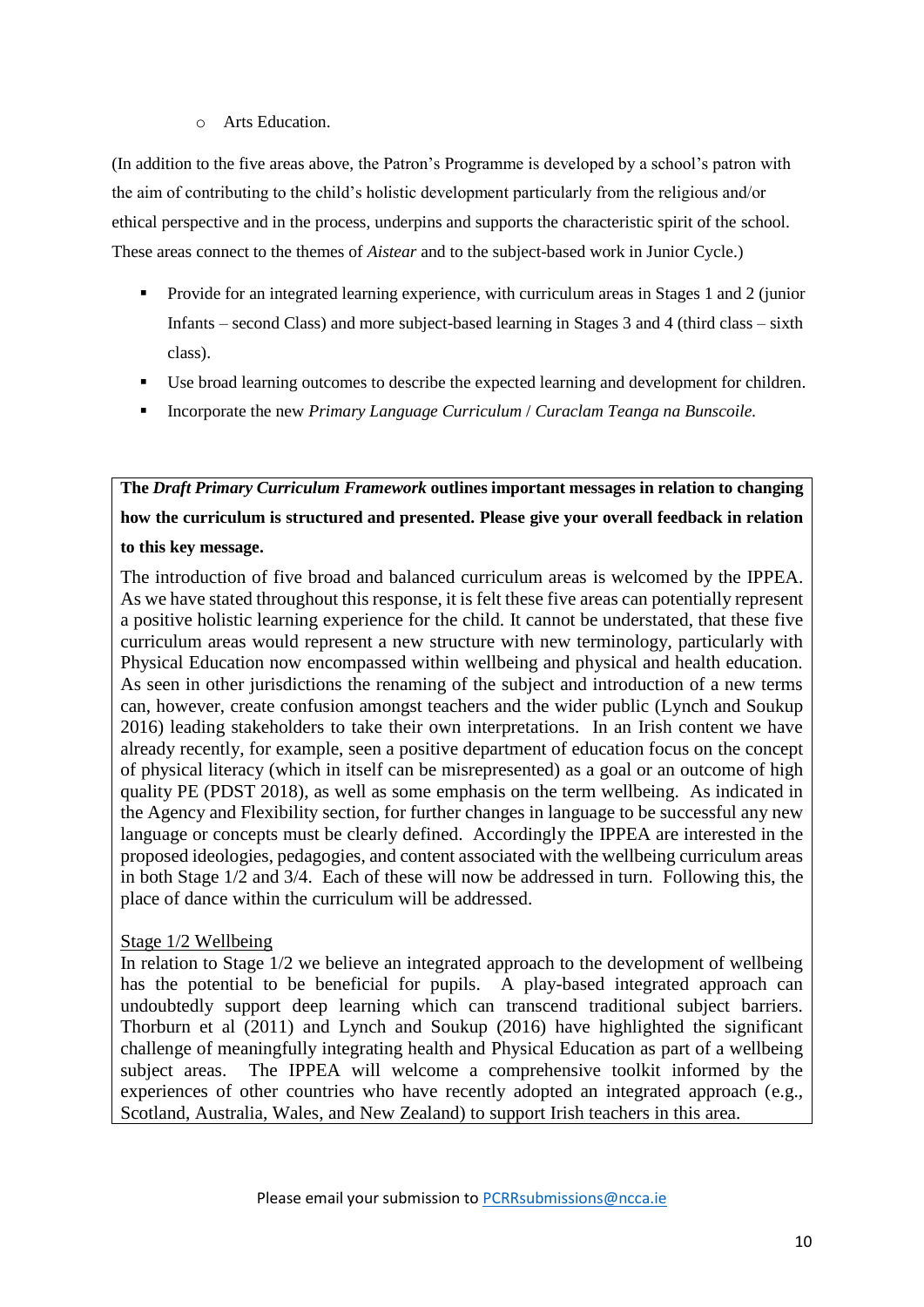As raised in the section regarding flexibility and agency, we must also acknowledge, based on experiences of other countries (Petrie & Atkins, 2018), that within an integrated curriculum area of wellbeing there is an inherent danger that pupil learning typically undertaken in Physical Education will be placed on the periphery, with some teachers choosing to spend more time on other areas of wellbeing. Flexibility in interpretation can also mean flexibility in implementation and without specific time allocations, guidance or reference to Physical Education, this phenomenon which has become evident in Wales (Carse, 2020, Personal Communication) may be reproduced to the detriment of children in Ireland. Similarly although wellbeing is one of the central themes of the Aistear programme, research indicates that the implementation of the PE curriculum is in general weaker at the lower end of the primary school (Davern, 2019; Department of [Education and Skills 2016\)](#page-16-0). Our experiences as an executive committee would also indicate that physical wellbeing is not a topic commonly explored by teachers as part of the Aistear framework.

While an interdisciplinary curriculum is needed, there are inherent challenges, as well as strategies, associated with the implementation of it (McCuaig et al 2020). The IPPEA accordingly suggests that similar to the footnote proposed in relation to arts education at Stage 1/2, a footnote or further guidance be provided in relation to wellbeing in all instances highlighting the contribution of both Physical Education and social personal values education to this integrated curriculum area at Stage 1/2. In addition, alongside the presentation of broader integrated learning outcomes overarching the wellbeing area, the IPPEA also recommends that within Stage 1/2 subject specific learning outcomes are presented for Physical Education. Together these measures may support greater visibility, recognition and ultimately use of Physical Education by teachers to support pupils wellbeing across all domains of learning. Physical Education lead teachers within schools could also help ensure the subject is not left on the periphery within the new wellbeing structure (Irish Primary Physical Education Association 2012; Clohessy et al 2020a; Clohessy et al 2020b). Likewise, there is strong evidence that professional associations with non-formal authentic leadership, such as the IPPEA, can do much to support teachers in the implementation of new curricula (McCuaig et al, 2020).

### Stage 3/4 Physical and Health Education and Social, Personal and Values Education

In relation to Stage 3/4, the IPPEA not only supports, but commends the progression towards more subject specific areas at the upper end of the primary school. In the absence of further details we are, however, concerned with the potential renaming of Physical Education to physical and health education. It is unclear from the draft framework as to whether this name change signifies a change in ideology, content or pedagogy associated with the subject area.

A health ideology is one of the dominant discourses evident in PE particularly in recent years (Coulter and Ní Chronín 2013, Powell 2018, Ní Chronín et al 2020). Clarity is first required on what is meant by health in the context of the proposed health and Physical Education subject, as different understandings can lead to different pedagogies and content (Armour and Harris 2013). Does it, for example, refer to similar aspects of health associated within the current social personal health education (SPHE) subject to be taught in an integrated fashion with PE? Or does it signify a change of emphasis within the subject? Does it represent the current worldwide focus on social emotional learning (Collaborative for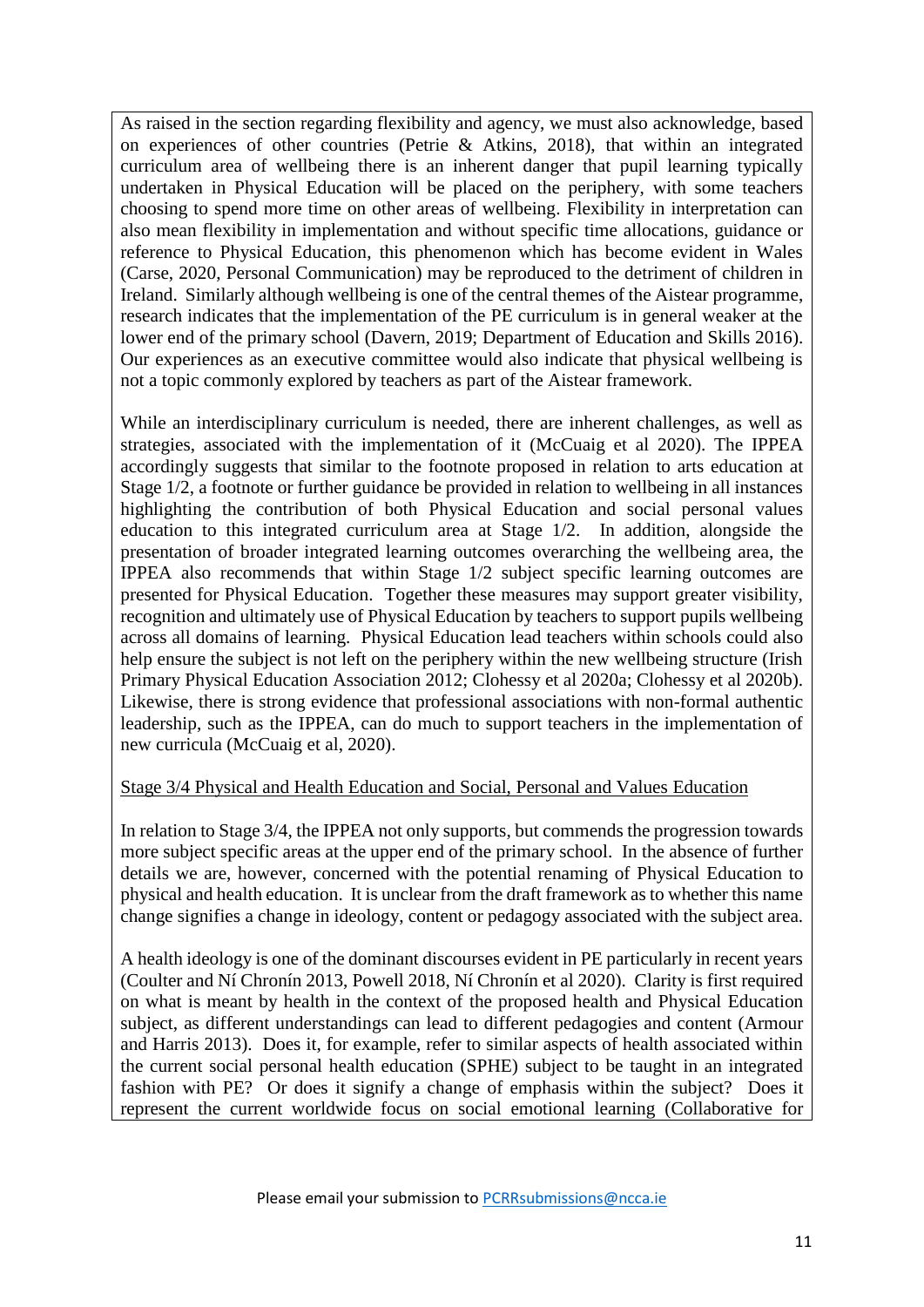Academic, Social, and Emotional Learning (CASEL) 2019) and trauma responsive education (Ellison, Walton-Fisette, & Eckert, 2019)?

Quennerstedt (2019) provides an overview of different understandings of health within Physical Education. These range from a static narrow predefined individual perspective of health as the absence or prevention of disease, to a dynamic broader sociocultural perspective focussed on health as something we actively do and draw on to be healthy. These alternating perspectives in relation to health have a significant influence on what is taught and the way in which it is taught within a school context (Mong and Standal 2019).

If one, for example, ascribes to a biomedical perspective of health (Mong and Standal 2019), Physical Education content becomes largely focussed on aspects such as aerobic capacity and fitness testing, body mass index, body shape, step counts and reducing obesity through increased physical activity (Quennerstedt 2019). Within this approach facts about health are provided and the teacher imparts knowledge and self-management strategies are taught through a pedagogy that forefronts direct instruction (Mong and Standal 2019) and children see Physical Education only as a place for exercise (Parker et al 2018). The IPPEA does not ascribe to this approach towards Physical Education, or in fact towards health education, as evidenced by our position statement on fitness testing and advocacy of quality Physical Education (IPPEA 2015; IPPEA 2010).

Similarly, researchers within the field have expressed considerable concerns about the long term impacts of this approach to Physical Education which seeks to focus on the P to the detriment of the E in Physical Education (Armour and Harris 2013; McCullick 2014; Powell and Fitzpatrick 2015; Quennerstedt 2019; Murphy and McEvoy 2020). This reductionist approach may also exacerbate the worrying trend of external provision of PE in Irish primary schools (Ní Chronin and O'Brien 2019; IPPEA 2010; Mangione et al 2020) as this biomedical perspective largely view health and Physical Education as a structured program to be followed and delivered to pupils.

In line with the perspective of many major stakeholders (Ní Chronin et al 2020; Ní Chronin, Coulter, and Parker 2020; Parker et al, in press) the IPPEA believes PE can support social and emotional learning in addition to cognitive as well as the aforementioned physical learning (IPPEA 2010). This perspective is more in keeping with salutogenic and critical perspectives of health which have a more holistic approach focussing on a variety of learning domains and facilitating pupils to become engaged and active critical thinkers whilst learning about health (Mong and Standal 2019).

Accordingly the IPPEA urges the NCCA to carefully consider the renaming of the subject area to health and Physical Education. In many instances practitioners could associate this change with a negative move towards a biomedical perspective of health and Physical Education (i.e., physical activity prioritised over learning). If the subject is renamed there needs to be a clear definition presented highlighting the associated ideology, pedagogy and content as well as the importance of quality Physical Education focussed on learning within this new subject area. This would at the least entail the development of separate learning outcomes and progression criteria for health and Physical Education.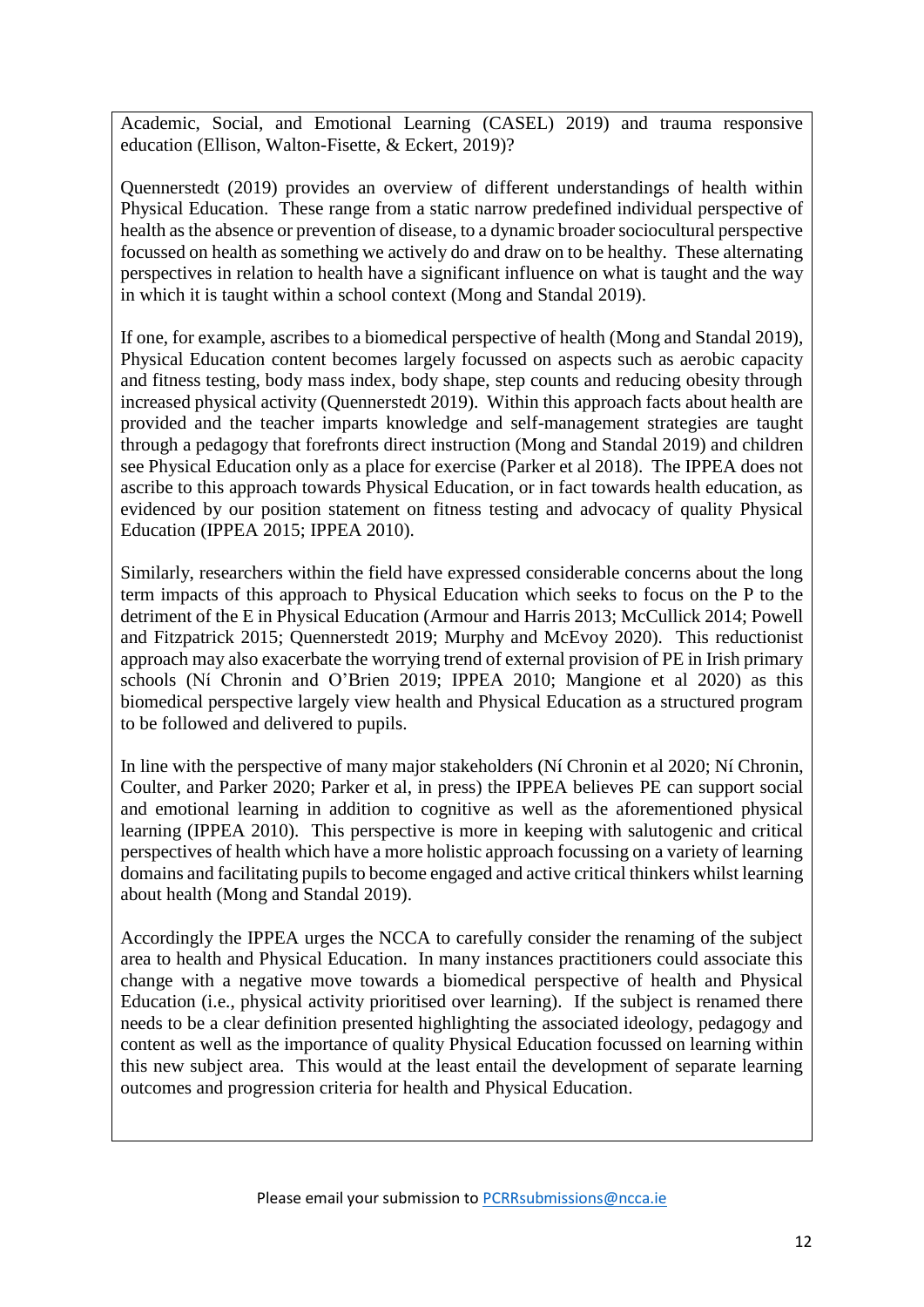#### The position of dance within the curriculum

The IPPEA supports the retention of dance within the Physical Education aspect of the curriculum. Whilst there are undoubted links with the arts, the potential to achieve physical, social, emotional and cognitive learning outcomes through dance within Physical Education may be compromised. If dance remains within the Physical Education curriculum both the aesthetic and creative nature of dance as well as the physical aspects can be captured; if there is a shift to the arts some of this risks being lost. Moving through dance also represents movement concepts similarly found in gymnastics, games, athletics and even outdoor and adventure activities and accordingly opportunities for effective linkage may be reduced. Dance is also best undertaken in a setting with appropriate space for movement and learning (i.e., not the classroom) and accordingly if placed under the banner of arts education the opportunity to use a hall for dance may be limited due to timetabling. Dance is also an important avenue towards lifetime physical activity for many people and a move to arts education may reduce the opportunities for pupils to engage with this activity due to a comparably lower time allocation for arts education. In addition, dance within Physical Education provides options for children who may not be as inclined towards traditional games activities. The positioning of dance within arts education at primary level would also be in contrast to second level where dance is maintained as an important part of Physical Education. Transitions between primary and post primary may accordingly be hampered through the repositioning of dance to arts education.

# **Supporting a variety of pedagogical approaches and strategies with assessment central to teaching and learning**

#### *The Draft Primary Curriculum Framework proposes that the redeveloped curriculum will:*

- Promote high quality teaching, learning and assessment.
- Conceptualise assessment as an essential and critical part of teaching and learning.
- Highlight the importance of teachers' professional judgement in supporting progression in children's learning.
- Encourage teachers to make meaningful connections with children's interests and experiences.
- Recognise the significance of quality relationships and their impact on children's learning.
- Recognise the role and influence of parents and families in children's education.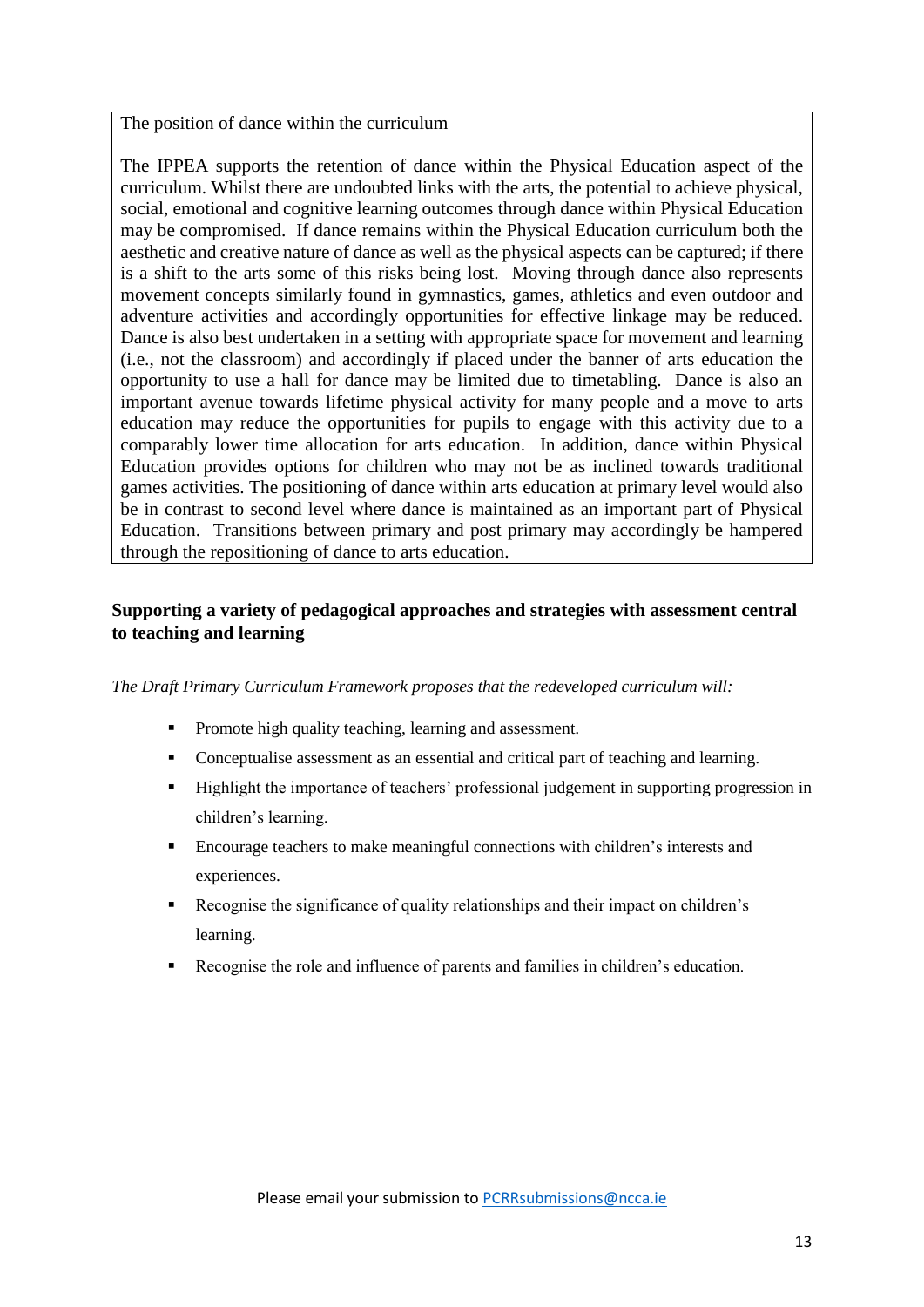**The** *Draft Primary Curriculum Framework* **outlines important messages in relation to**

**supporting a variety of pedagogical approaches and strategies with assessment central to** 

**teaching and learning. Please give your overall feedback in relation to this key message.** 

The issue of pedagogical approaches has already been addressed in our response to 'Curriculum connections between preschool, primary and post-primary schools' and valuable approaches worthy of further consideration such as sport education, cooperative learning, teaching games for understanding, and a number of other models. Accordingly in this section we will primarily address the area of assessment.

The IPPEA commends the NCCA for their presentation of a continuum of assessment. We are especially heartened to see equal value placed on intuitive assessment, planned interactions, and more formal assessment events; with planned interactions being especially welcomed. We strongly agree with this approach and feel it will support teachers to consider assessment beyond external accountability and national monitoring. The IPPEA are also delighted that formative assessment for learning appears to be a central tenet of the continuum of assessment. Assessment for learning is integral to quality teaching and learning and has many accessible applications in the context of Physical Education (Graham et al 2020; Macken et al 2020, Ní Chronin and Cosgrave 2013). The positioning of the child as the central stakeholder is also to be applauded, as a lack of pupil engagement in assessment has been identified as a weakness within existing primary Physical Education assessment practices (Dinan-Thompson and Penny 2015, Ní Chronin and Cosgrave 2013). The recognition of teachers as agentic professionals in the context of assessment is another positive inclusion from the perspective of the IPPEA.

Assessment in Physical Education is often an area of low confidence amongst teachers (Macken et al 2020; Morgan and Hansen 2007) and accordingly the inclusion of clear guidance in the subject specification, as well as clear examples differentiated across class levels and modelling linked to learning outcomes in the toolkit will be most welcome (Ni Chronin and Cosgrave 2013; MacPhail and Murphy 2017). The additional time afforded through the increased allocation for the subject area may also support teachers to engage further with meaningful assessment to support pupil learning (Ní Chronin and Cosgrave 2013). Whilst it is positive that some teachers have already received some professional development in the area of assessment for PE through the Move Well Move Often Physical literacy seminars and assessment materials (PDST 2017), as indicated by a review of Physical Education within the new Junior Cycle (O'Sullivan et al 2020), further sustained professional development for all teachers is needed. In particular, assessment for and of learning relating to all domains of learning in Physical Education, and not just those in the physical domain (e.g., fundamental movement skills), would be beneficial. The toolkit will be vital to support teachers in this area as assessment across learning domains was advocated in the 1999 curriculum, but anecdotally appears to have been focussed largely on the physical domain. It appears that professional associations are key in understanding assessment (Macdonald, Enright, and McCuaig 2018); the IPPEA assessment in Physical Education resource videos [\(www.irishprimarype.com](http://www.irishprimarype.com/) ) as well as the recent IPPEA led primary section of the PExpo (Marron 2019) [\(https://www.pexpoireland.com/](https://www.pexpoireland.com/) ) may be useful in this regard. In the PExpo, for example, pupils kept a Physical Education Diary to record their learning based on Head, Heart, and Hands (Cognitive/ Knowledge learning, Affective/Emotional learning and Physical learning) (Ní Chróinín, Coulter, and Parker, 2020; Vasily, 2015).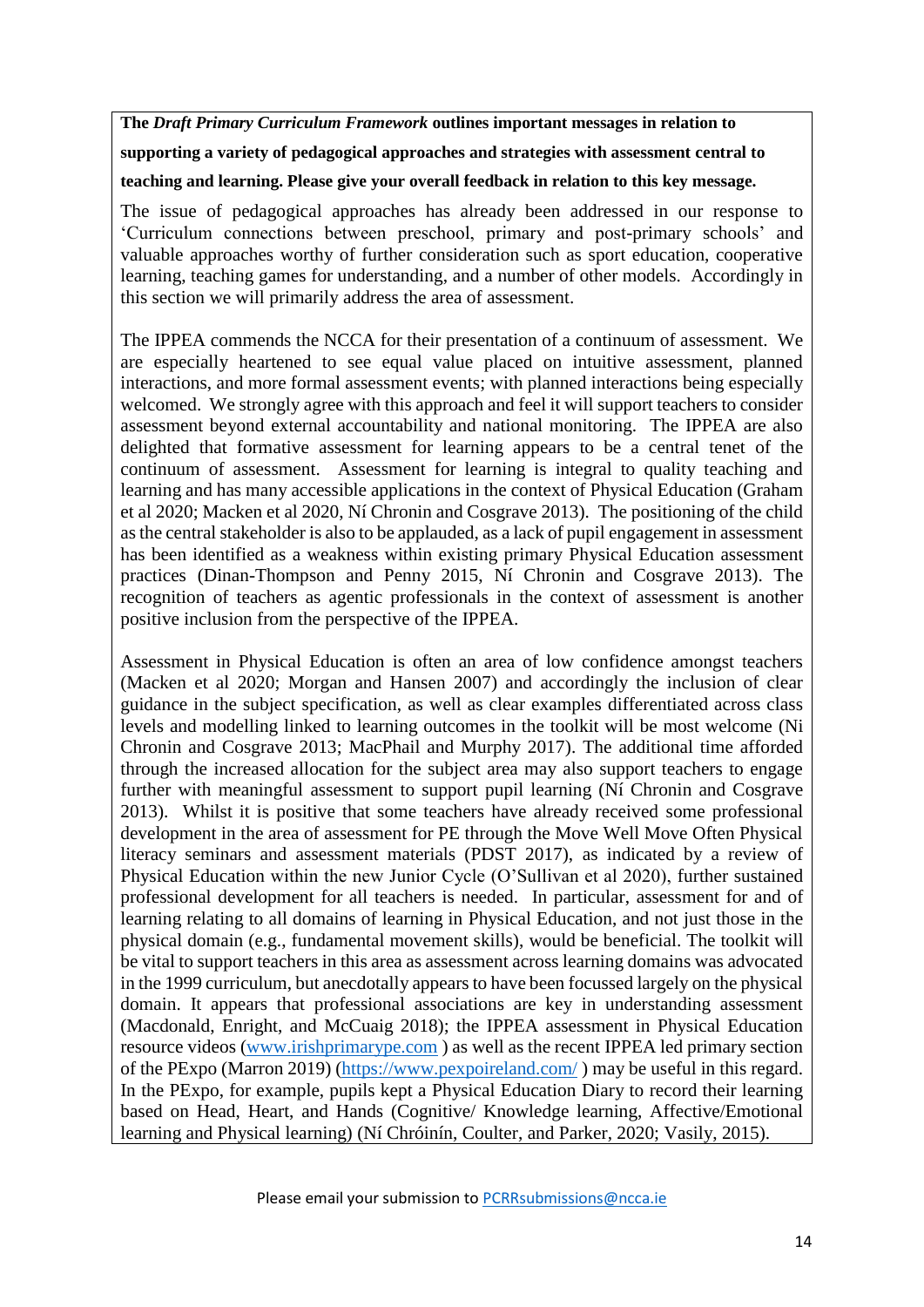# **Building on the successes and strengths of the 1999 curriculum while recognising and responding to the challenges and changing needs and priorities**.

*The 1999 curriculum contributed to many successes including:*

- Enhanced enjoyment of learning for children.
- Increased use of active methodologies for teaching and learning.
- Improved attainment levels in reading, mathematics and science as evidenced in national and international assessments.

*The Draft Primary Curriculum Framework proposes that the redeveloped curriculum will:*

- Address curriculum overload at primary level.
- Take stock of strategies, initiatives and programmes and clarify priorities for children's learning.
- Link with *Aistear* and *the Framework for Junior Cycle.*

**The** *Draft Primary Curriculum Framework* **outlines important messages in relation to building on the successes and strengths of the 1999 curriculum while recognising and responding to challenges and changing needs and priorities. Please give your overall feedback in relation to this key message.**

The IPPEA welcomes efforts that have been made to address curriculum overload and recognises the huge value that may be derived from adopting an integrated approach both within and across subject areas in working towards the development of key competencies. The IPPEA also recognises that many strengths of the 1999 curriculum have been maintained utilised as building blocks in the new draft framework.

While the increased flexibility afforded in this draft framework is beneficial in many instances, the IPPEA urges the NCCA to ensure safeguards of some form are in place to ensure that this flexibility does not lead to the reduction of quality Physical Education to an offering of physical activity under the banner of wellbeing or Physical Education and health. It must be emphasised in the strongest possible fashion that physical activity is neither equivalent to nor a substitute for Physical Education within the redeveloped subject areas. In this regard consideration might be given to the inclusion of progression criteria for wellbeing and physical/health education to represent the foundational nature of this subject alongside languages and mathematics, science and technology. These progressions criteria may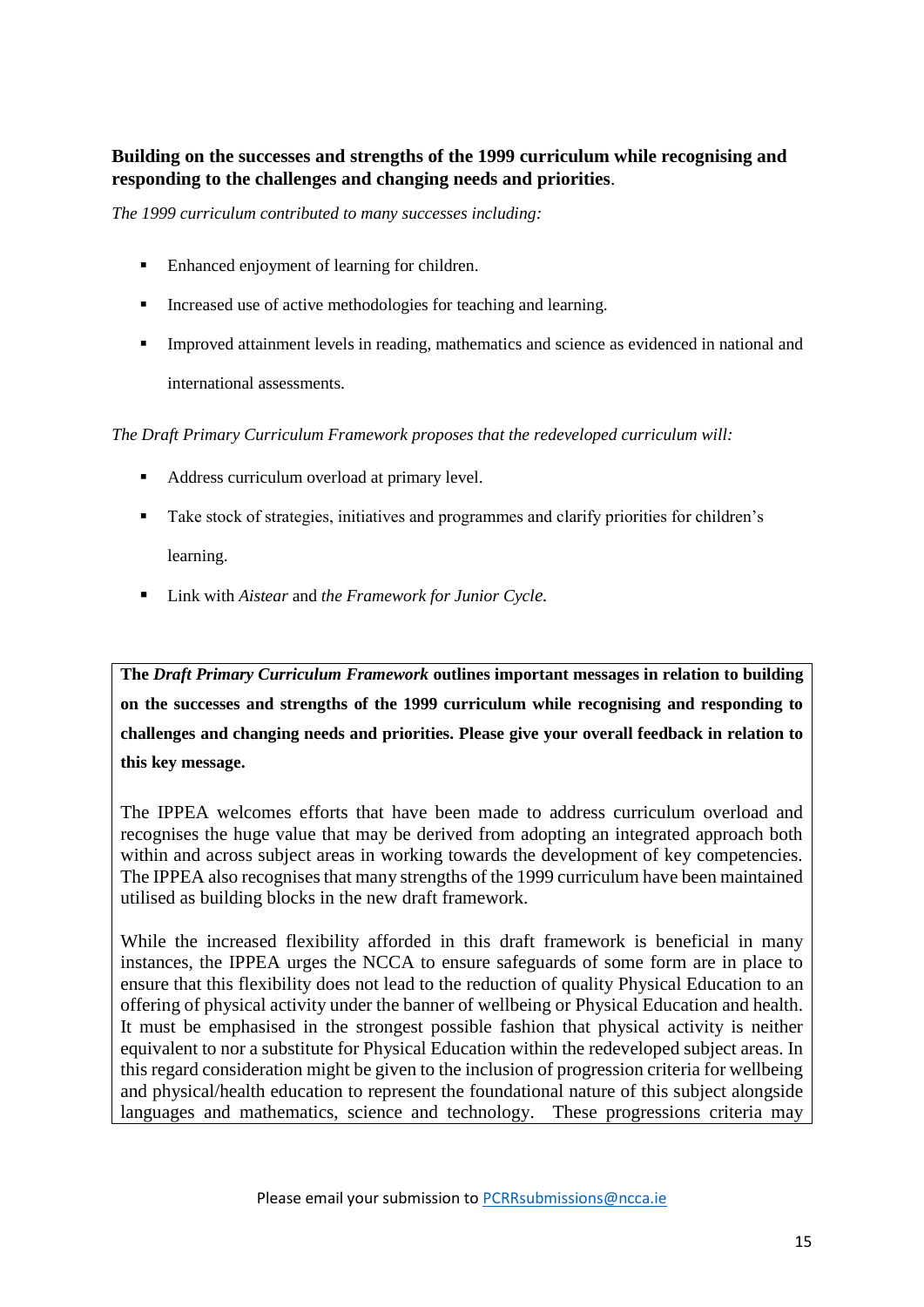support progressive development across primary school and also effective transitions with early childhood education and second level.

It is fitting that we close with our plea that the success of this curriculum will lie on the professional development that accompanies it. Much is known about effective professional development (Armour et al 2015; Parker and Patton 2017). According to Curtner-Smith (1999), the factors which influence teachers' knowledge and interpretations of and enactment of new curriculum are: (a) personal perceptions and interpretations of the new curriculum, (b) personal experience, (c) gender, (d) personal participation in sport and physical activity, (e) experiences during Physical Education and school sport, (f) initial teacher education, (g) other teachers, and (h) situational constraints. A key conclusion of his analysis was that the introduction of a new curriculum did not necessarily result in a transformation of the values and beliefs guiding teachers' practices. Most teachers tend to interpret curriculum conservatively, and adapt it to be congruent with their existing perspectives and ideologies (Curtner-Smith, 1999). This policy slippage (Penney and Evans 1999), with respect to Physical Education and/or well-being, has been witnessed in Ireland with post-primary Physical Education (MacPhail 2007), Scotland (Thorburn, Jess, and Atencio 2011); MacLean, Mulholland, Gray, and Horrell 2015), Australia (Macdonald 2013), China (Jin 2013), and Finland (Yli-Piipari 2014). There is no reason to believe that primary Physical Education in Ireland would be any different.

This is a time that Ireland might step up and lead the way in CPD. It might be productive to open the discussion on formal in-service training/ ongoing CPD for schools, to include the PDST, and to involve Initial Teacher Education (ITE) providers to assist in the development of pupil teachers and partner schools. Teachers need time to plan, design and reflect to devise new programmes or the new curriculum could easily result in policy slippage (Penney and Evans 1999) where the new curriculum reverts to the old (Curtner-Smith 1999). The tool box will be crucial as well as professional development and ongoing support specific for PE. New pedagogies will need time to embed. The role of external providers, if available in the local context must be used very selectively and allow for teacher upskilling and a legacy approach. The CPD promoted by the PDST, IPPEA and others are vital to help to build on the competencies of teachers. In studying the implementation of the 2017 Junior Cycle curriculum it was found that the resources provided by the JCT for Physical Education within the wellbeing area were welcomed, but not enough (O'Sullivan, Moody, & Parker, 2020).

As this curriculum represents a fundamental shift in beliefs, actions, and thinking for most teachers, if teacher learning is not supported, it will run the risk of simply a new name for what is already done. Teachers need a sustainable and on-going approach to CPD that allows them to continuous learn.

### **Data Protection**

The NCCA fully respects your right to privacy. Any personal information which you volunteer to the NCCA will be treated with the highest standards of security and confidentiality, strictly in accordance with the Data Protection Acts. If you require further information related to data protection please visit [www.ncca.ie/en/privacy-statement](http://www.ncca.ie/en/privacy-statement) or you can contact the NCCA's Data Protection Officer at [dpo@ncca.ie.](mailto:dpo@ncca.ie)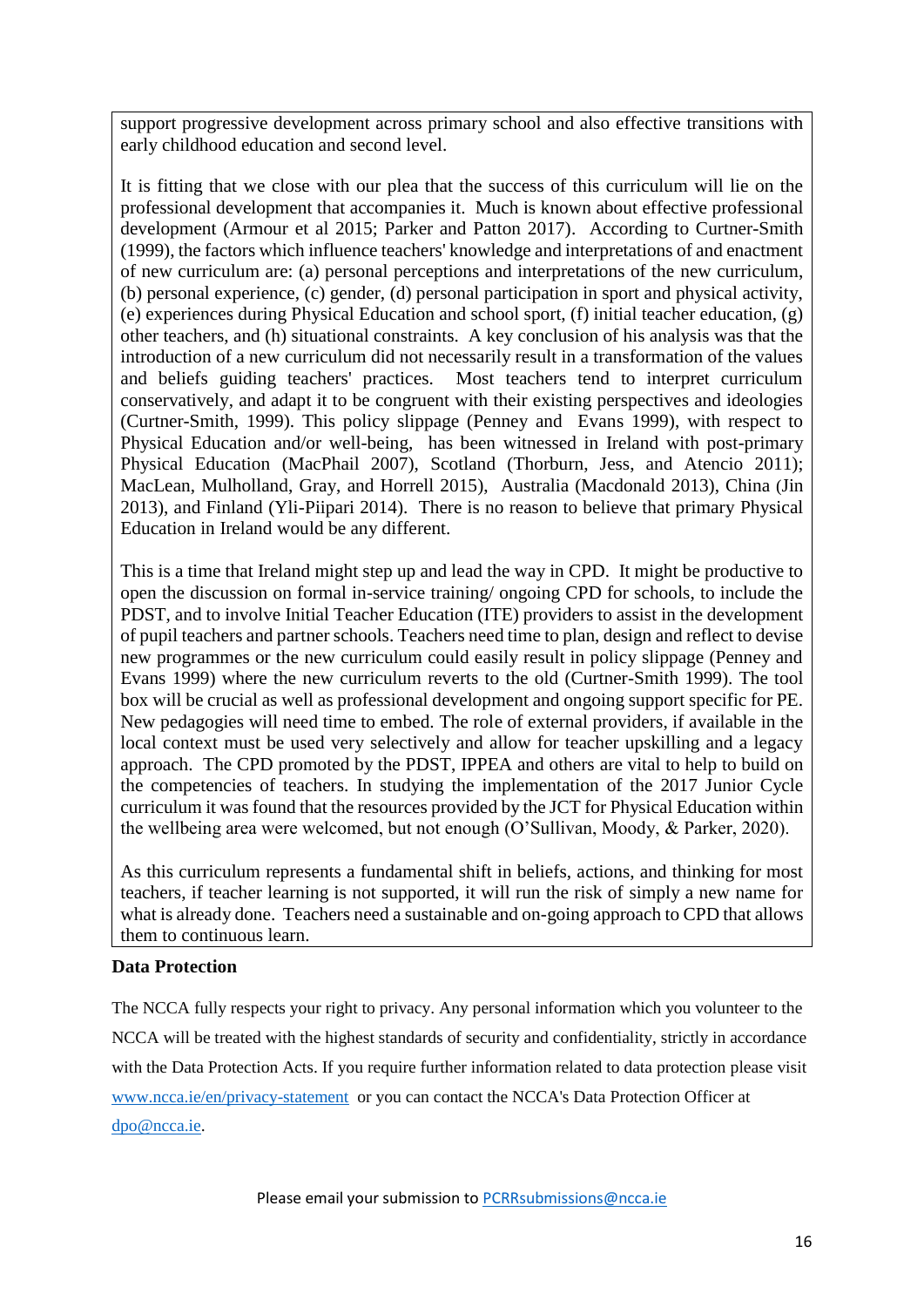#### **References**

- Armour, K, and Harris, J (2013) Making the Case for Developing New PE for- Health Pedagogies, *Quest, 65*(2), 201-219, DOI: 10.1080/00336297.2013.773531
- Armour, K., Quennerstedt, M., Chambers, F., and Makopoulou, K. (2015). What is "effective" CPD for contemporary Physical Education teachers? A Deweyan framework. *Sport, Education and Society, 22*(7), 799-811.
- Beni, S, Ní Chróinín, D and Fletcher, T (2019) A focus on the *how* of meaningful Physical Education in primary schools, *Sport, Education and Society, 24(*6), 624-637.
- Carse, N. (2020). Personal communication.
- Carse, N., Jess, M. & Keay, J. (2018) Primary Physical Education in Scotland. In Griggs, G. & Petrie, K. *Routledge handbook of primary Physical Education*. London: Routledge. 194-204
- Collaborative for Academic, Social, and Emotional Learning (CASEL). (2019). Core SEL Competencies. Retrieved from<https://casel.org/core-competencies/>
- Clohessy, L., Bowles, R & Ní Chróinín, D., (2020a) "Playing to our strengths: Generalist teachers' experiences of class swapping for primary Physical Education." *European Physical Education Review*. 26(2) 571–586
- Clohessy, L., Bowles, R and Ní Chróinín, D., (2020b) Follow the leader? Generalist primary school teachers' experiences of informal Physical Education leadership, *Education*, 3-13, DOI: 10.1080/03004279.2020.1765835
- Coulter, M. and Ní Chróinín, D. (2013) 'What is PE?', *Sport, Education and Society*, *18*(6), 825-841.
- Coulter, M., Scanlon, D., MacPhail, A., O'Brien, W., Belton, S., and Woods, C. (2020) The (mis)alignment between young people's collective physical activity experience and Physical Education curriculum development in Ireland, *Curriculum Studies in Health and Physical Education,* DOI: 10.1080/25742981.2020.1808493
- Curtner-Smith M (1999) The more things change the more they stay the same: Factors influencing teachers' interpretation and delivery of National Curriculum Physical Education. *Sport, Education and Society, 4*(1): 75-97.
- Davern, L. (2019). *An exploration of infant teacher understandings of play-based pedagogy within the Irish context.* PhD Thesis, University of Limerick, Limerick, Ireland.
- <span id="page-16-0"></span>Department OF Education and Skills (2016) *Promotion of Healthy Lifestyles in Primary Schools: Circular 0013/2016*.
- Department of Education and Skills (DES) (2018), *Best practice guidance for primary schools in the use of programmes and/or external facilitators in promoting wellbeing consistent with the Department of Education and Skills' Wellbeing Policy Statement and Framework for Practice*. *Circular 0042/2018*. Athlone, Co.Westmeath.
- Dinan-Thompson, M, and Penney, D. 2015. Assessment Literacy in Primary Physical Education. *European Physical Education Review, 21*(4), 485–503.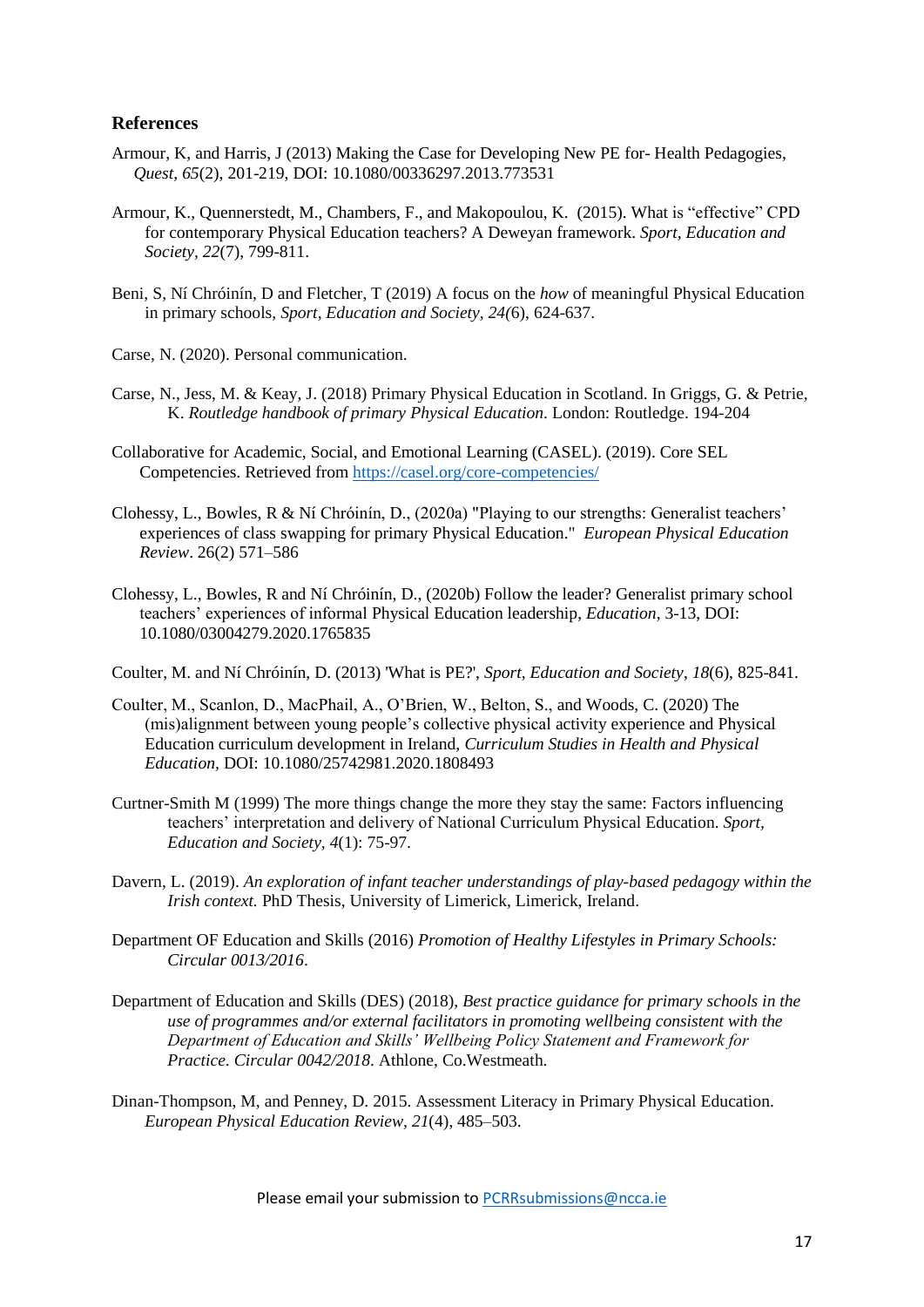- Dyson, B., and Casey, A. (2016). *Cooperative learning in Physical Education and physical activity: A practical introduction.* New York, NY: Routledge.
- Ellison, D, Walton-Fisette, J L and Eckert, K. (2019). Utilizing the Teaching Personal and Social Responsibility (TPSR) Model as a Trauma-Informed Practice (TIP) Tool in Physical Education. *Journal of Physical Education, Recreation and Dance, 90*(9), 32-37*.*
- Graham, G, Holt/Hale, S, Parker, M, Hall, T, and Patton, K. (2020). *Children moving: A reflective approach to teaching Physical Education (10th ed.)*. New York: McGraw-Hill.
- IPPEA (2015) Position Statement on Fitness Testing in Irish Primary School <https://www.irishprimarype.com/wp-content/uploads/2014/12/Fitness-Statement-2015-1.pdf> Irish Primary PE Association.
- IPPEA (2010) *Quality Physical Education in Ireland*, [http://www.irishprimarype.com/policy](http://www.irishprimarype.com/policy-documents/:)[documents/:](http://www.irishprimarype.com/policy-documents/:) Irish Primary PE Association.
- Irish Primary Physical Education Association (2012) *The Irish Primary Physical Education Association's vision for Physical Education in primary schools in 2020*, [www.irishprimarype.com:](http://www.irishprimarype.com/) Irish Primary PE Association.
- Jin, A (2013) Physical Education curriculum reform in China: A perspective from Physical Education teachers. *Physical Education and Sport Pedagogy, 18*(1):15-27.
- Lynch, T and Soukup, G (2016) "Physical Education", "health and Physical Education", "physical literacy" and "health literacy": Global nomenclature confusion, *Cogent Education*, *3(*1), 1217820, DOI: 10.1080/2331186X.2016.1217820
- Macdonald, D. (2013) The new Australian health and Physical Education curriculum: A case of/for gradualism in curriculum reform? *Asia Pacific Journal of Health. Sport and Physical Education* 4(2): 95–108.
- [Macdonald, D.](http://espace.library.uq.edu.au/records/search?searchQueryParams%5Brek_author_id%5D%5Bvalue%5D=518&searchQueryParams%5Brek_author_id%5D%5Blabel%5D=Macdonald%2C+Doune&searchMode=advanced), [Enright, E.](http://espace.library.uq.edu.au/records/search?searchQueryParams%5Brek_author_id%5D%5Bvalue%5D=96392&searchQueryParams%5Brek_author_id%5D%5Blabel%5D=Enright%2C+Eimear&searchMode=advanced) and [McCuaig, L.](http://espace.library.uq.edu.au/records/search?searchQueryParams%5Brek_author_id%5D%5Bvalue%5D=2452&searchQueryParams%5Brek_author_id%5D%5Blabel%5D=McCuaig%2C+Louise&searchMode=advanced) (2018) [Re-visioning the Australian curriculum for health](http://espace.library.uq.edu.au/view/UQ:8e456f8)  and [Physical Education.](http://espace.library.uq.edu.au/view/UQ:8e456f8) In Lawson, H (Ed.). *Redesigning Physical Education: an equity agenda in which every child matters*. (pp. 196-209). London, United Kingdom: Routledge.
- Macken,S, MacPhail, A and Calderon, A (2020) Exploring primary pre-service teachers' use of 'assessment for learning' while teaching primary Physical Education during school placement, *Physical Education and Sport Pedagogy*, DOI: 10.1080/17408989.2020.1752647
- MacLean, J, Mulholland, R, Gray, S. and Horrell, A. (2015) Enabling curriculum change in Physical Education: The interplay between policy constructors and practitioners, *Physical Education and Sport Pedagogy*, 20(1): 79-96.
- Mangione, J., Parker, M., O'Sullivan, M., and Quayle, M. (2020). Mapping the landscape of Physical Education external provision in Irish primary schools*, Irish Educational Studies*, DOI: 10.1080/03323315.2020.1730218
- MacPhail, A. (2007) Teachers' views on the construction, management and delivery of an externally prescribed Physical Education curriculum: Higher Grade Physical Education. *Physical Education and Sport Pedagogy* 12(1): 43-60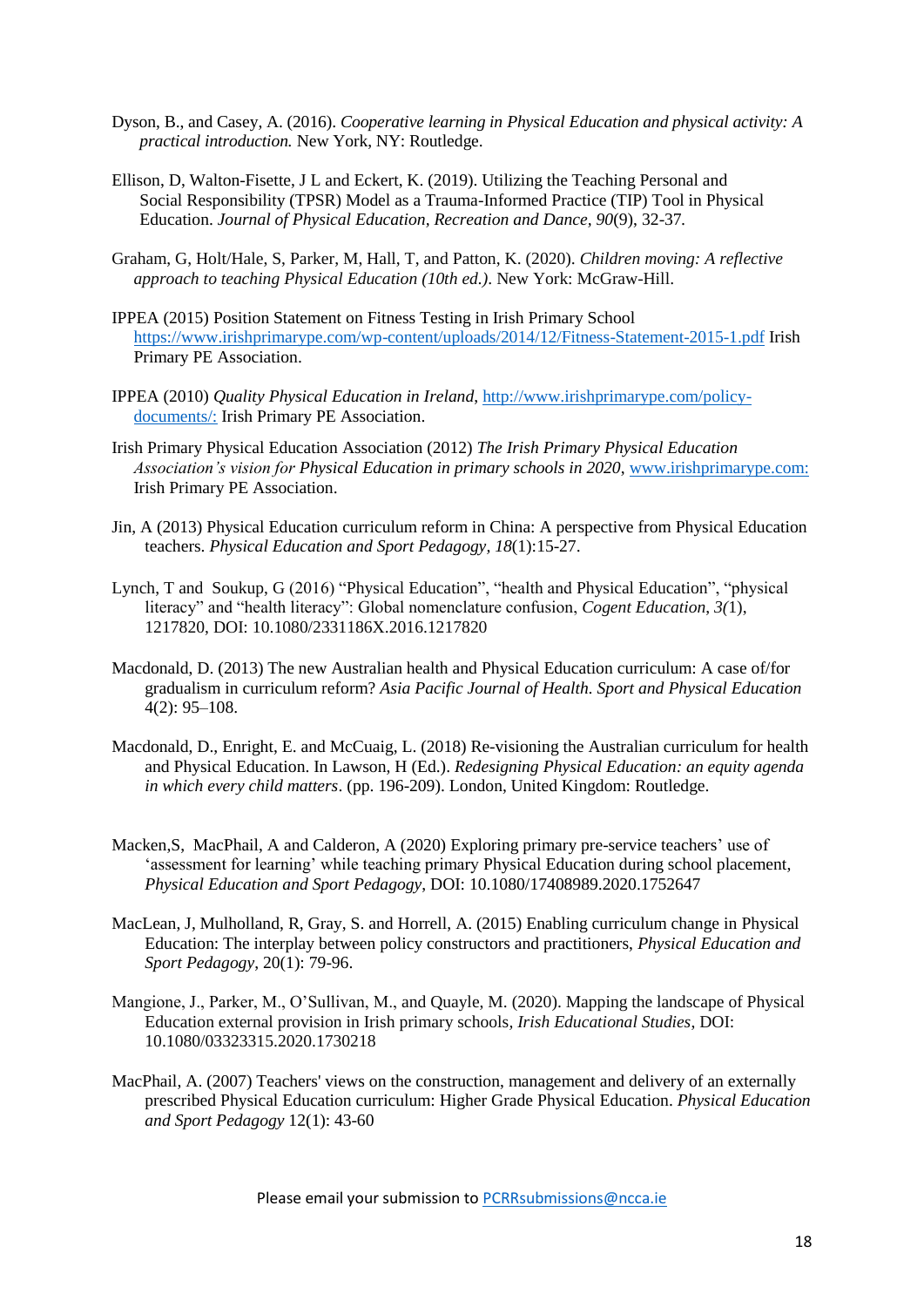- MacPhail, A. and Lawson, H. (Eds.). (2020) *The collaborative redesign of school Physical Education and teacher education: Addressing grand challenges for the 21st century.* London: Routledge
- MacPhail, A., and F. Murphy. (2017). "Too Much Freedom and Autonomy in the Enactment of Assessment? Assessment in Physical Education in Ireland." Irish Educational Studies 36 (2): 237–252.
- Marron, S. (2019). What have we learned in PE? INTO Intouch, 190, 31, [https://www.into.ie/app/uploads/2019/09/InTouch\\_Oct2019\\_Archive.pdf](https://www.into.ie/app/uploads/2019/09/InTouch_Oct2019_Archive.pdf)
- McCullick, B (2014) From the cheap seats: one consideration of school-based PE's position in contemporary American schools, *Physical Education and Sport Pedagogy*, *19*(5), 533-544, DOI: 10.1080/17408989.2013.837442
- McCuaig, L, Carroll, T, Geidne, S and Okade, Y (2020) The Interdisciplinary Challenge: Preparing Teacher Educators and Teachers to Span Knowledge, Organisational and International Boundaries. In MacPhail, A. and Lawson, H. (Eds.). *The collaborative redesign of school Physical Education and teacher education: Addressing grand challenges for the 21st century.* London: Routledge
- Mitchell, S, Griffin, L, and Oslin, J (2013) *Teaching sport concepts and skills: A tactical games approach*. Champaign, IL: Human Kinetics.
- Mong, H and Standal, OF (2019) Didactics of health in Physical Education a review of literature, *Physical Education and Sport Pedagogy*, 24:5, 506-518, DOI: 10.1080/17408989.2019.1631270
- Morgan, P and Hansen, . (2007) 'Recommendations to improve primary school Physical Education: classroom teachers' perspective', *Journal of Educational Research*, 101(2), 99-111.
- Murphy, F and McEvoy, E (2020) Listening to the voices of teachers: primary physical education in Ireland, *Sport in Society*, *23*(8), 1320-1336, DOI: 10.1080/17430437.2020.1769953
- Ní Chróinín, D and Cosgrave, C (2013) Implementing formative assessment in primary Physical Education: teacher perspectives and experiences, Physical Education and Sport Pedagogy, *18*(2), 219-233, DOI: 10.1080/17408989.2012.666787
- Ní Chróinín, D, Fletcher, T, Jess, M and Corr, M (2020), 'A major review of stakeholder perspectives on the purposes of primary Physical Education', *European Physical Education Review*, 26(2).
- Ní Chróinín, D., Coulter, M., & Parker, M. (2020). "We took pictures": Children's meaning-making in Physical Education, *Journal of Teaching in Physical Education, 39*(2), 216-226.
- Ní Chronin, D and O'Brien, N. (2019): Primary school teachers' experiences of external providers in Ireland: learning lessons from Physical Education, *Irish Educational Studies*, DOI: 10.1080/03323315.2019.1606725
- O'Connor, J. and Penny, D., (2020) Informal sport and curriculum futures: An investigation of the knowledge, skills and understandings for participation and the possibilities for Physical Education" *European Physical Education Review* (ahead of print)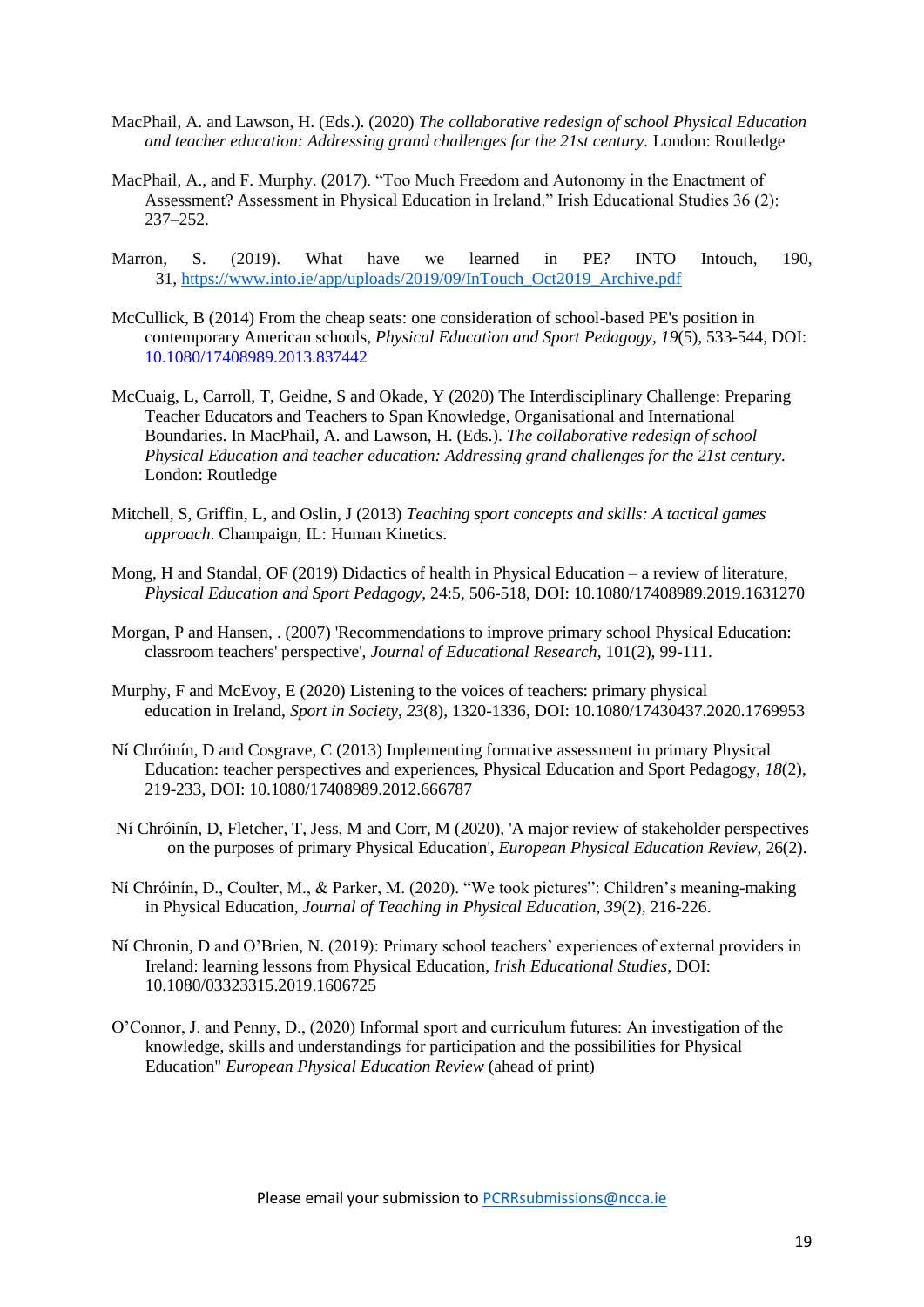- O'Sullivan, M., Moody, B., Parker, M., (2020). *A three-legged stool: Teachers' views of Junior Cycle Physical Education curriculum change*. Report submitted to the Junior Cycle for Teachers, Dublin, Ireland.
- Parker, M., MacPhail, A., O'Sullivan, M., Ní Chróinín, D., & McEvoy, E. (2018). Drawing conclusions: Primary school children's construction of school Physical Education and physical activity opportunities outside of school. *European Physical Education Review, 24*, 449-466.
- Parker, M. and Patton, K. (2017). CPD: What does the international research evidence tell us about effective and ineffective forms of CPD? In Ennis, C. (Ed.). *Routledge handbook of Physical Education.* (pp.447-460). New York: Routledge.
- Parker, M., Patton, K., Iannucci, C., and Mangione, J. (in press). Skill themes approach in elementary Physical Education. In Wright, P. & Richards, K. *Integrating social and emotional learning into Physical Education and beyond*. Burlington, MA: Jones and Bartlett.
- PDST 2018, *Move Well Move Often developing the physically literate pupil through the lens of fundamental movement skills* <https://www.scoilnet.ie/pdst/physlit/>
- Penny, D. and Evans, J. (1999). *Politics, policy and practice in Physical Education*. London: FN Spon/Routledge .
- Petrie, K. and Atkins (2018). Primary Physical Education in Aotearoa New Zealand. In Griggs, G. & Petrie, K. *Routledge handbook of primary Physical Education*. London: Routledge. 271-284
- Powell, D. (2018). Primary Physical Education and health. In G. Griggs, K. Petrie (Eds.) *Routledge handbook of primary Physical Education*. New York: Routledge
- Powell, D., and K. Fitzpatrick. 2015. Getting Fit Basically Just Means, 'Like, Nonfat': Children's Lessons in Fitness and Fatness. *Sport, Education and Society*, *20*(4): 463–484.
- Quennerstedt, M (2019) Healthying Physical Education on the possibility of learning health, *Physical Education and Sport Pedagogy*, *24*(1), 1-15, DOI:10.1080/17408989.2018.1539705
- SHAPE America (2014). *Grade level outcomes for K-12 Physical Education*. Champaign, IL: Human Kinetics.
- Siedentop, D., van der Mars, H. and, Hastie, P. (2020). *Sport education (4th ed.).* Champaign, IL: Human Kinetics.
- Thorburn M, Jess M, and Atencio M (2011) Thinking differently about curriculum: Analysing the potential contribution of Physical Education as part of 'health and wellbeing' during a time of revised curriculum ambitions in Scotland. *Physical Education and Sport Pedagog*y 16(4): 383- 398.
- Vasily, A. (2015). *Learning with the head, the heart and the hands* [Online], 20th Jan, available: <http://www.pyppewithandy.com/pyp-pe-blog/archives/01-2015>[accessed June 2017].
- Ward, P., Parker, M., and Barnes, D. (2020). The innovation challenge: Maintaining program standards and developing cohesion while developing and testing alternative designs in new kinds of schools. In Lawson, H. & MacPhail, A. (Eds.). *The Collaborative Redesign of School Physical Education and Teacher Education: Addressing Grand Challenges for the 21st Century*. London: Routledge.